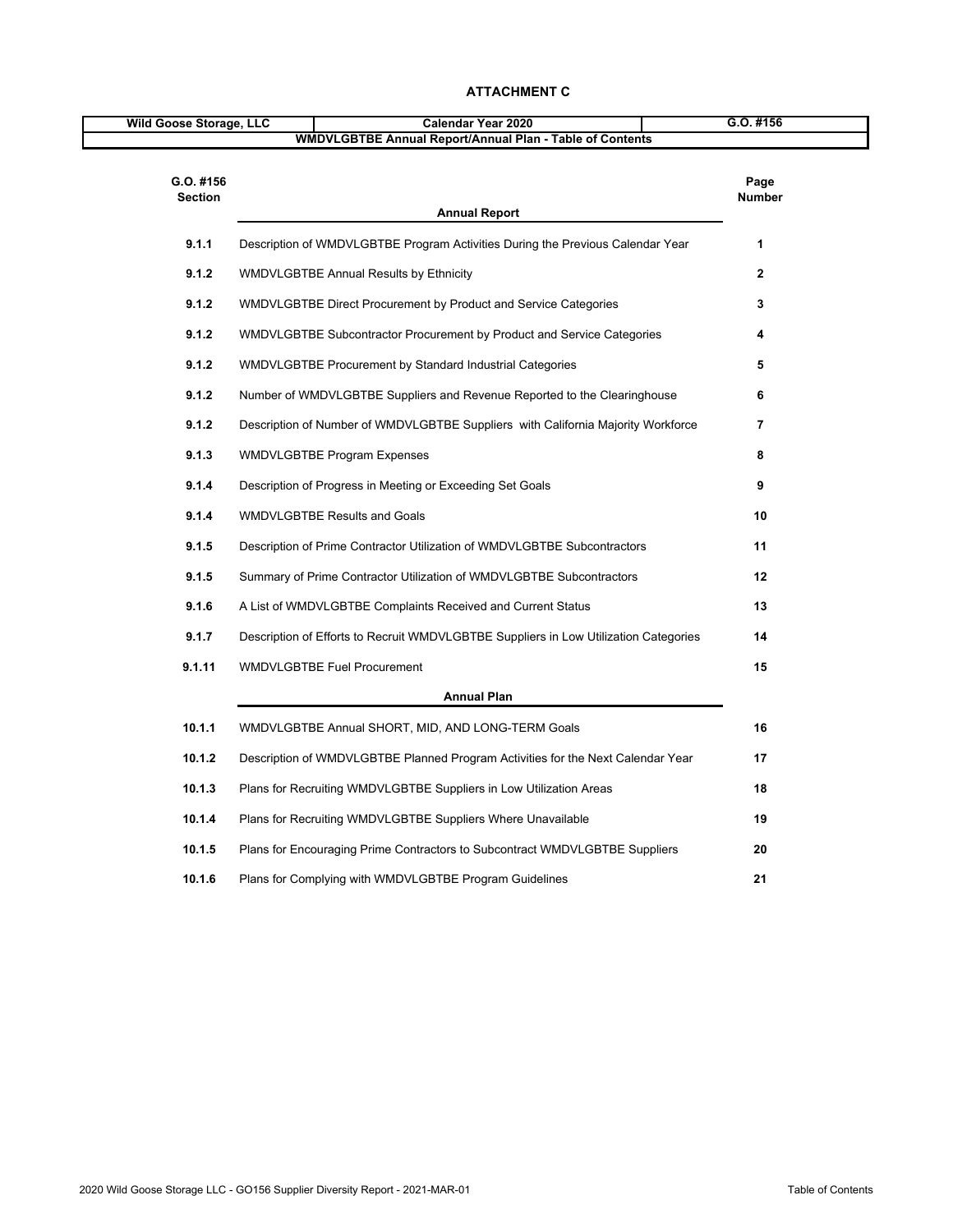| <b>Wild Goose Storage, LLC</b>                                                 | <b>Calendar Year 2020</b> | G.O. #156 Sec. 9.1.1 |
|--------------------------------------------------------------------------------|---------------------------|----------------------|
| Description of WMDVLGBTBE Program Activities During the Previous Calendar Year |                           |                      |

#### **Internal Program Activities**

Wild Goose Storage LLC's (WGS) Supplier Diversity program is administered jointly by the Manager of Engineering and Operations (Eng/Ops), and U.S. Operations personnel. The parent company for WGS continues to be Rockpoint Gas Storage, who in turn is owned by Brookfield Infrastructure. The WGS Eng/Ops group reports directly to the Vice President (VP) of Eng/Ops for Rockpoint. During CY2020, WGS continued to apply a disciplined approach to spending, with management and senior members making key purchasing decisions as they had in the past. The Eng/Ops group was made aware of the importance of G.O. #156 program and utilization of diverse suppliers/contractors. Both WGS and Lodi Gas Storage (LGS) are under the same Brookfield ownership umbrella. Despite LGS not needing to submit a G.O. #156 report for CY2020 (due to being below \$25MM threshold) a concentrated effort was made on both WGS/LGS' behalf to communicate and incorporate diverse suppliers/contractors within their spend requirements. The facility continues to be fully committed to the development and adherence of G.O. #156 Supplier Diversity Program goals. The Manager of Eng/Ops has reviewed the Clearinghouse information in regards to WMDVLGBTBE spend.

**External Program Activities**

N/A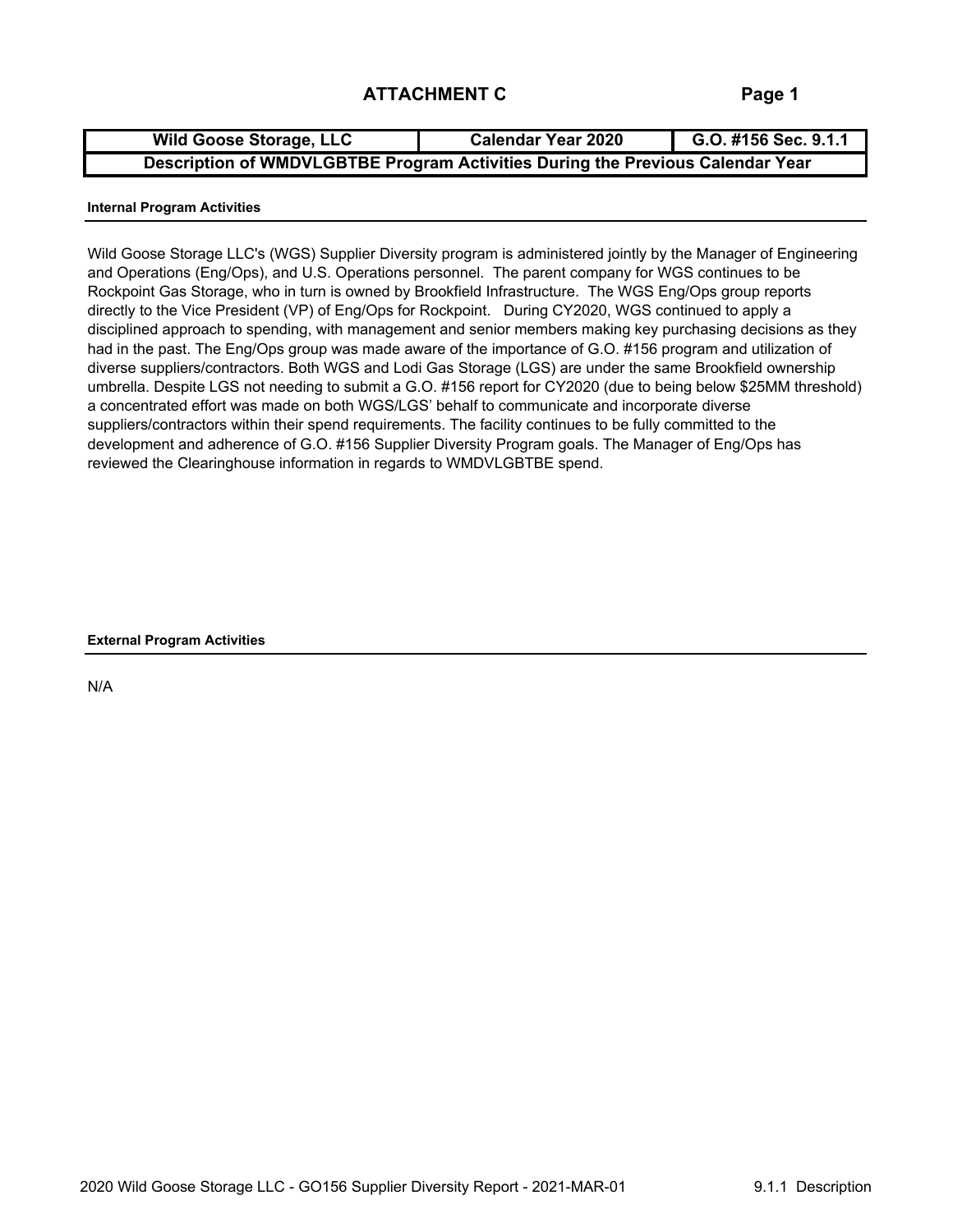| <b>Wild Goose Storage,</b> | <b>Calendar Year 2020</b>                | G.O. #156 Sec. 9.1.2 |
|----------------------------|------------------------------------------|----------------------|
|                            | WILLOW COTOE Annual Desults by Ethnisity |                      |

#### **WMDVLGBTBE Annual Results by Ethnicity**

|                |                                |                                                                            |               | <b>Calendar Year 2018</b> |           |       |
|----------------|--------------------------------|----------------------------------------------------------------------------|---------------|---------------------------|-----------|-------|
|                |                                |                                                                            | <b>Direct</b> | Sub                       | Total \$  | %     |
|                |                                | Asian Pacific American                                                     | \$88,977      | \$0                       | \$88,977  | 2.43% |
| $\overline{c}$ |                                | African American                                                           | \$0           | \$0                       | \$0       | 0.00% |
| $\overline{3}$ | <b>Minority</b><br><b>Male</b> | Hispanic American                                                          | \$131,193     | \$0                       | \$131,193 | 3.58% |
| 4              |                                | Native American                                                            | \$0           | \$0                       | \$0       | 0.00% |
| 5              |                                | <b>Total Minority Male</b>                                                 | \$220,170     | $\overline{50}$           | \$220,170 | 6.00% |
| 6              |                                | Asian Pacific American                                                     | \$0           | \$0                       | \$0       | 0.00% |
| $\overline{7}$ |                                | African American                                                           | \$0           | \$0                       | \$0       | 0.00% |
| $\overline{8}$ | <b>Minority</b><br>Female      | <b>Hispanic American</b>                                                   | \$0           | \$0                       | \$0       | 0.00% |
| $\overline{9}$ |                                | Native American                                                            | \$0           | \$0                       | \$0       | 0.00% |
| 10             |                                | <b>Total Minority Female</b>                                               | \$0           | $\overline{50}$           | \$0       | 0.00% |
|                |                                |                                                                            |               |                           |           |       |
| 11             |                                | <b>Total Minority Business Enterprise (MBE)</b>                            | \$220,170     | \$0                       | \$220,170 | 6.00% |
| 12             |                                | Women Business Enterprise (WBE)                                            | \$64,411      | \$0                       | \$64,411  | 1.76% |
| 13             |                                | Lesbian, Gay, Bisexual, Transgender<br><b>Business Enterprise (LGBTBE)</b> | \$0           | \$0                       | \$0       | 0.00% |
| 14             |                                | Disabled Veteran Business<br>Enterprise (DVBE)                             | \$0           | \$0                       | \$0       | 0.00% |
| 15             | Other $8(a)^*$                 |                                                                            | \$0           | \$0                       | \$0       | 0.00% |
| 16             |                                | <b>TOTAL WMDVLGBTBE</b>                                                    | \$284,581     | \$0                       | \$284,581 | 7.76% |

17 **Net Procurement\*\* \$3,667,739**

**NOTE: \* FIRMS CLASSIFIED AS 8(a) OF SMALL BUSINESS ADMINISTRATION INCLUDES NON-WMDVLGBTBE**

**\*\* NET PROCUREMENT INCLUDES PURCHASE ORDER, NON-PURCHASE ORDER, AND CREDIT CARD DOLLARS Direct - DIRECT PROCUREMENT**

**Sub - SUBCONTRACTOR PROCUREMENT**

**% - PERCENTAGE OF NET PROCUREMENT**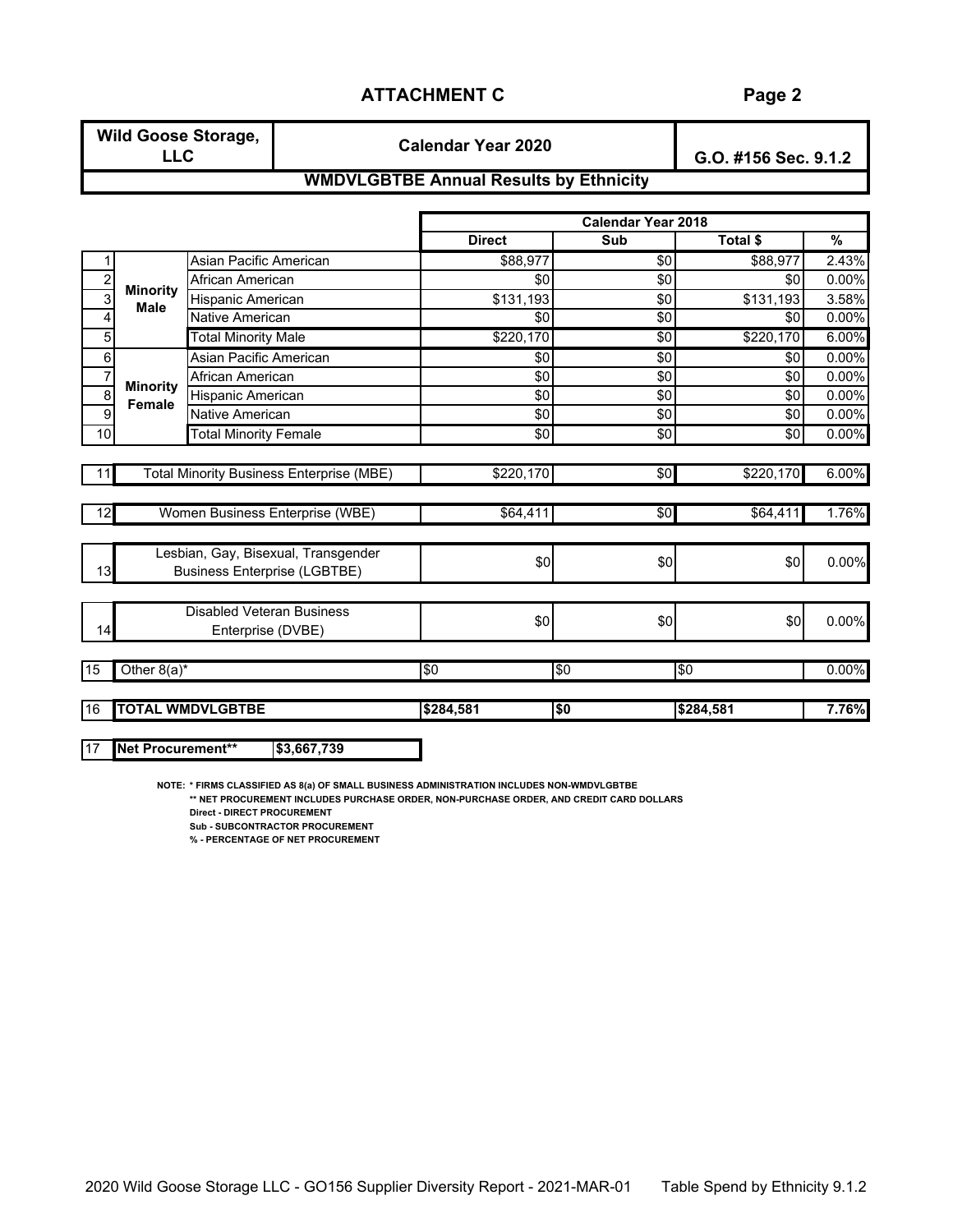### **Page 3**

|                         | <b>LLC</b>                          | <b>Wild Goose Storage,</b>   |                                                                        |               | <b>Calendar Year 2020</b> |       |                 |          | G.O. #156 Sec. 9.1.2 |               |
|-------------------------|-------------------------------------|------------------------------|------------------------------------------------------------------------|---------------|---------------------------|-------|-----------------|----------|----------------------|---------------|
|                         |                                     |                              | <b>WMDVLGBTBE Direct Procurement by Product and Service Categories</b> |               |                           |       |                 |          |                      |               |
|                         |                                     |                              |                                                                        |               | <b>Products</b>           |       | <b>Services</b> |          | <b>Total</b>         |               |
|                         |                                     |                              |                                                                        |               | S                         | %     | \$              | $\%$     | \$                   | $\frac{9}{6}$ |
| 1                       |                                     | Asian Pacific American       |                                                                        | Direct        | \$0                       | 0.00% | \$88,977        | 2.43%    | \$88,977             | 2.43%         |
| $\overline{\mathbf{c}}$ |                                     | African American             |                                                                        | Direct        | \$0                       | 0.00% | \$0             | 0.00%    | \$0                  | 0.00%         |
| 3                       | <b>Minority</b><br>Male             | Hispanic American            |                                                                        | Direct        | \$131,193                 | 3.58% | \$0             | 0.00%    | \$131,193            | 3.58%         |
| 4                       |                                     | <b>Native American</b>       |                                                                        | Direct        | \$0                       | 0.00% | \$0             | 0.00%    | \$0                  | 0.00%         |
| $\overline{5}$          |                                     | <b>Total Minority Male</b>   |                                                                        | Direct        | \$131,193                 | 3.58% | \$88,977        | 2.43%    | \$220,170            | 6.00%         |
| 6                       |                                     | Asian Pacific American       |                                                                        | Direct        | \$0                       | 0.00% | \$0             | $0.00\%$ | \$0                  | 0.00%         |
| $\overline{7}$          |                                     | African American             |                                                                        | Direct        | \$0                       | 0.00% | \$0             | 0.00%    | \$0                  | 0.00%         |
| $\bf 8$                 | <b>Minority</b><br>Female           | Hispanic American            |                                                                        | Direct        | \$0                       | 0.00% | \$0             | 0.00%    | \$0                  | 0.00%         |
| 9                       |                                     | <b>Native American</b>       |                                                                        | Direct        | \$0                       | 0.00% | \$0             | 0.00%    | \$0                  | 0.00%         |
| 10                      |                                     | <b>Total Minority Female</b> |                                                                        | Direct        | \$0                       | 0.00% | \$0             | 0.00%    | \$0                  | 0.00%         |
|                         |                                     |                              |                                                                        |               |                           |       |                 |          |                      |               |
| -11                     |                                     |                              | <b>Total Minority Business Enterprise (MBE)</b>                        | <b>Direct</b> | \$131,193                 | 3.58% | \$88,977        | 2.43%    | \$220,170            | 6.00%         |
| 12                      |                                     |                              | Women Business Enterprise (WBE)                                        | <b>Direct</b> | \$1,948                   | 0.05% | \$62,464        | 1.70%    | \$64,411             | 1.76%         |
|                         |                                     |                              |                                                                        |               |                           |       |                 |          |                      |               |
| 13                      |                                     | Enterprise (LGBTBE)          | Lesbian, Gay, Bisexual, Transgender Business                           | <b>Direct</b> | \$0                       | 0.00% | \$0             | 0.00%    | \$0                  | 0.00%         |
|                         |                                     |                              |                                                                        |               |                           |       |                 |          |                      |               |
| 14                      |                                     |                              | Disabled Veteran Business Enterprise (DVBE) Direct                     |               | \$0                       | 0.00% | \$0             | 0.00%    | \$0                  | 0.00%         |
| 15                      | Other $8(a)^*$                      |                              |                                                                        | <b>Direct</b> | \$0                       | 0.00% | \$0             | 0.00%    | \$0                  | 0.00%         |
|                         |                                     |                              |                                                                        |               |                           |       |                 |          |                      |               |
| 16                      |                                     | <b>TOTAL WMDVLGBTBE</b>      |                                                                        | <b>Direct</b> | \$133,141                 | 3.63% | \$151,441       | 4.13%    | \$284,581            | 7.76%         |
|                         |                                     |                              |                                                                        |               |                           |       |                 |          |                      |               |
| 17                      | <b>Total Product</b><br>Procurement |                              | \$1,392,928                                                            |               |                           |       |                 |          |                      |               |
|                         | <b>Total Service</b>                |                              |                                                                        |               |                           |       |                 |          |                      |               |
|                         | 18 Procurement                      |                              | \$2,274,811                                                            |               |                           |       |                 |          |                      |               |
|                         |                                     |                              |                                                                        |               |                           |       |                 |          |                      |               |
|                         | 19 Net Procurement**                |                              | \$3,667,739                                                            |               |                           |       |                 |          |                      |               |

20 **Received Direct Spend Total Number of WMDVLGBTBEs that** 

6

**NOTE: \* FIRMS CLASSIFIED AS 8(a) OF SMALL BUSINESS ADMINISTRATION INCLUDES NON-WMDVLGBTBE \*\* NET PROCUREMENT INCLUDES PURCHASE ORDER, NON-PURCHASE ORDER, AND CREDIT CARD DOLLARS**

**Direct - DIRECT PROCUREMENT Sub - SUBCONTRACTOR PROCUREMENT**

**% - PERCENTAGE OF NET PROCUREMENT**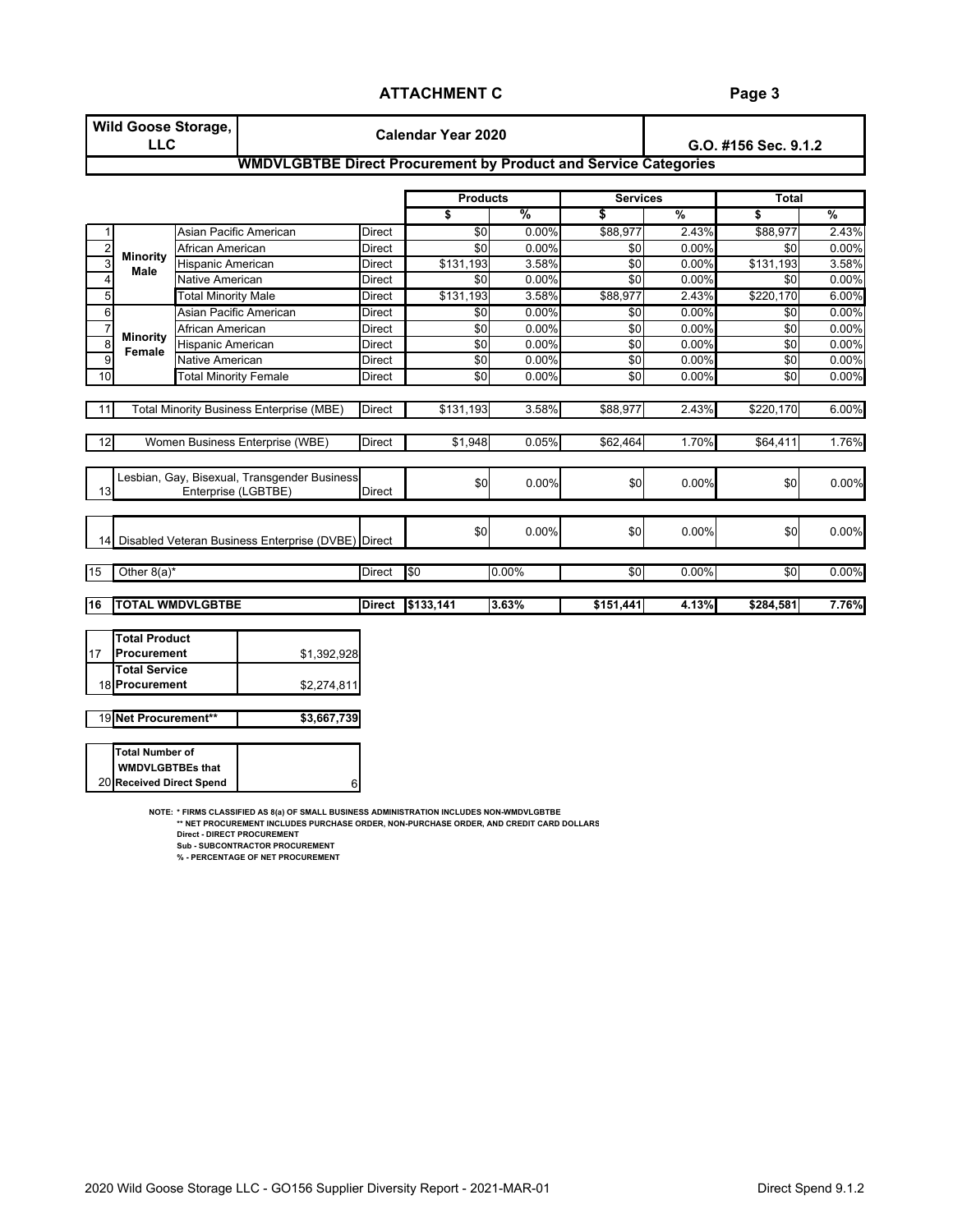| <b>LLC</b> |                                                             |                                           |                                                                                                                                                                                                                                                                                                                                                     | <b>Calendar Year 2020</b>                                                                       |       |                                                                                                                                                       | G.O. #156 Sec. 9.1.2 |                 |                                                                               |  |  |  |
|------------|-------------------------------------------------------------|-------------------------------------------|-----------------------------------------------------------------------------------------------------------------------------------------------------------------------------------------------------------------------------------------------------------------------------------------------------------------------------------------------------|-------------------------------------------------------------------------------------------------|-------|-------------------------------------------------------------------------------------------------------------------------------------------------------|----------------------|-----------------|-------------------------------------------------------------------------------|--|--|--|
|            |                                                             |                                           |                                                                                                                                                                                                                                                                                                                                                     |                                                                                                 |       |                                                                                                                                                       |                      |                 |                                                                               |  |  |  |
|            |                                                             |                                           |                                                                                                                                                                                                                                                                                                                                                     |                                                                                                 |       |                                                                                                                                                       |                      | <b>Total</b>    |                                                                               |  |  |  |
|            |                                                             |                                           |                                                                                                                                                                                                                                                                                                                                                     | \$                                                                                              | %     | \$                                                                                                                                                    | $\frac{9}{6}$        | s               | $\frac{9}{6}$                                                                 |  |  |  |
|            |                                                             |                                           | Sub                                                                                                                                                                                                                                                                                                                                                 |                                                                                                 | 0.00% | \$0                                                                                                                                                   | 0.00%                | \$0             | 0.00%                                                                         |  |  |  |
|            |                                                             |                                           | Sub                                                                                                                                                                                                                                                                                                                                                 |                                                                                                 | 0.00% | \$0                                                                                                                                                   | 0.00%                | \$0             | 0.00%                                                                         |  |  |  |
|            |                                                             |                                           | Sub                                                                                                                                                                                                                                                                                                                                                 |                                                                                                 | 0.00% | \$0                                                                                                                                                   | 0.00%                | \$0             | 0.00%                                                                         |  |  |  |
|            |                                                             |                                           | Sub                                                                                                                                                                                                                                                                                                                                                 |                                                                                                 | 0.00% | $\overline{50}$                                                                                                                                       | 0.00%                | \$0             | 0.00%                                                                         |  |  |  |
|            |                                                             |                                           | Sub                                                                                                                                                                                                                                                                                                                                                 |                                                                                                 | 0.00% | \$0                                                                                                                                                   | 0.00%                | \$0             | 0.00%                                                                         |  |  |  |
|            |                                                             |                                           | Sub                                                                                                                                                                                                                                                                                                                                                 |                                                                                                 | 0.00% | \$0                                                                                                                                                   | 0.00%                | \$0             | 0.00%                                                                         |  |  |  |
|            |                                                             |                                           | Sub                                                                                                                                                                                                                                                                                                                                                 |                                                                                                 | 0.00% | \$0                                                                                                                                                   | 0.00%                | \$0             | 0.00%                                                                         |  |  |  |
|            |                                                             |                                           | Sub                                                                                                                                                                                                                                                                                                                                                 |                                                                                                 | 0.00% | \$0                                                                                                                                                   | 0.00%                | \$0             | 0.00%                                                                         |  |  |  |
|            |                                                             |                                           | Sub                                                                                                                                                                                                                                                                                                                                                 |                                                                                                 | 0.00% | $\overline{50}$                                                                                                                                       | 0.00%                | $\overline{50}$ | 0.00%                                                                         |  |  |  |
|            |                                                             |                                           | Sub                                                                                                                                                                                                                                                                                                                                                 |                                                                                                 | 0.00% | \$0                                                                                                                                                   | 0.00%                | $\overline{50}$ | 0.00%                                                                         |  |  |  |
|            |                                                             |                                           | Sub                                                                                                                                                                                                                                                                                                                                                 |                                                                                                 | 0.00% | \$0                                                                                                                                                   | 0.00%                | \$0             | 0.00%                                                                         |  |  |  |
|            |                                                             |                                           | Sub                                                                                                                                                                                                                                                                                                                                                 |                                                                                                 | 0.00% | \$0                                                                                                                                                   | 0.00%                | \$0             | 0.00%                                                                         |  |  |  |
|            |                                                             |                                           | Sub                                                                                                                                                                                                                                                                                                                                                 |                                                                                                 | 0.00% | \$0                                                                                                                                                   | 0.00%                | \$0             | 0.00%                                                                         |  |  |  |
| 14         |                                                             |                                           |                                                                                                                                                                                                                                                                                                                                                     |                                                                                                 | 0.00% | \$0                                                                                                                                                   | 0.00%                | \$0             | 0.00%                                                                         |  |  |  |
|            |                                                             |                                           | Sub                                                                                                                                                                                                                                                                                                                                                 | \$0                                                                                             | 0.00% | \$0                                                                                                                                                   | 0.00%                | \$0             | 0.00%                                                                         |  |  |  |
|            |                                                             |                                           | <b>Sub</b>                                                                                                                                                                                                                                                                                                                                          | \$0                                                                                             | 0.00% | \$0                                                                                                                                                   | 0.00%                | \$0             | $0.00\%$                                                                      |  |  |  |
|            | <b>Minority</b><br><b>Male</b><br><b>Minority</b><br>Female | Other $8(a)^*$<br><b>TOTAL WMDVLGBTBE</b> | Asian Pacific American<br>African American<br>Hispanic American<br>Native American<br><b>Total Minority Male</b><br>Asian Pacific American<br>African American<br>Hispanic American<br>Native American<br><b>Total Minority Female</b><br><b>Total Minority Business Enterprise (MBE)</b><br>Women Business Enterprise (WBE)<br>Enterprise (LGBTBE) | Lesbian, Gay, Bisexual, Transgender Business<br>Disabled Veteran Business Enterprise (DVBE) Sub |       | <b>Products</b><br>\$0<br>\$0<br>\$0<br>$\overline{50}$<br>\$0<br>\$0<br>\$0<br>\$0<br>$\overline{50}$<br>$\overline{50}$<br>\$0<br>\$0<br>\$0<br>\$0 |                      | <b>Services</b> | <b>WMDVLGBTBE Subcontractor Procurement by Product and Service Categories</b> |  |  |  |

|     | Total Product        |             |
|-----|----------------------|-------------|
| .17 | Procurement          | \$1.392.928 |
|     | <b>Total Service</b> |             |
|     | 18 Procurement       | \$2.274.811 |
|     |                      |             |

19 **Net Procurement\*\* \$3,667,739**

NOTE: \*FIRMS CLASSIFIED AS 8(a) OF SMALL BUSINESS ADMINISTRATION INCLUDES NON-WMDVLGBTBE<br>\*\* NET PROCUREMENT INCLUDES PURCHASE ORDER, NON-PURCHASE ORDER, AND CREDIT CARD DOLLARS.<br>Direct - DIRECT PROCUREMENT

**Sub - SUBCONTRACTOR PROCUREMENT % - PERCENTAGE OF NET PROCUREMENT**

**Page 4**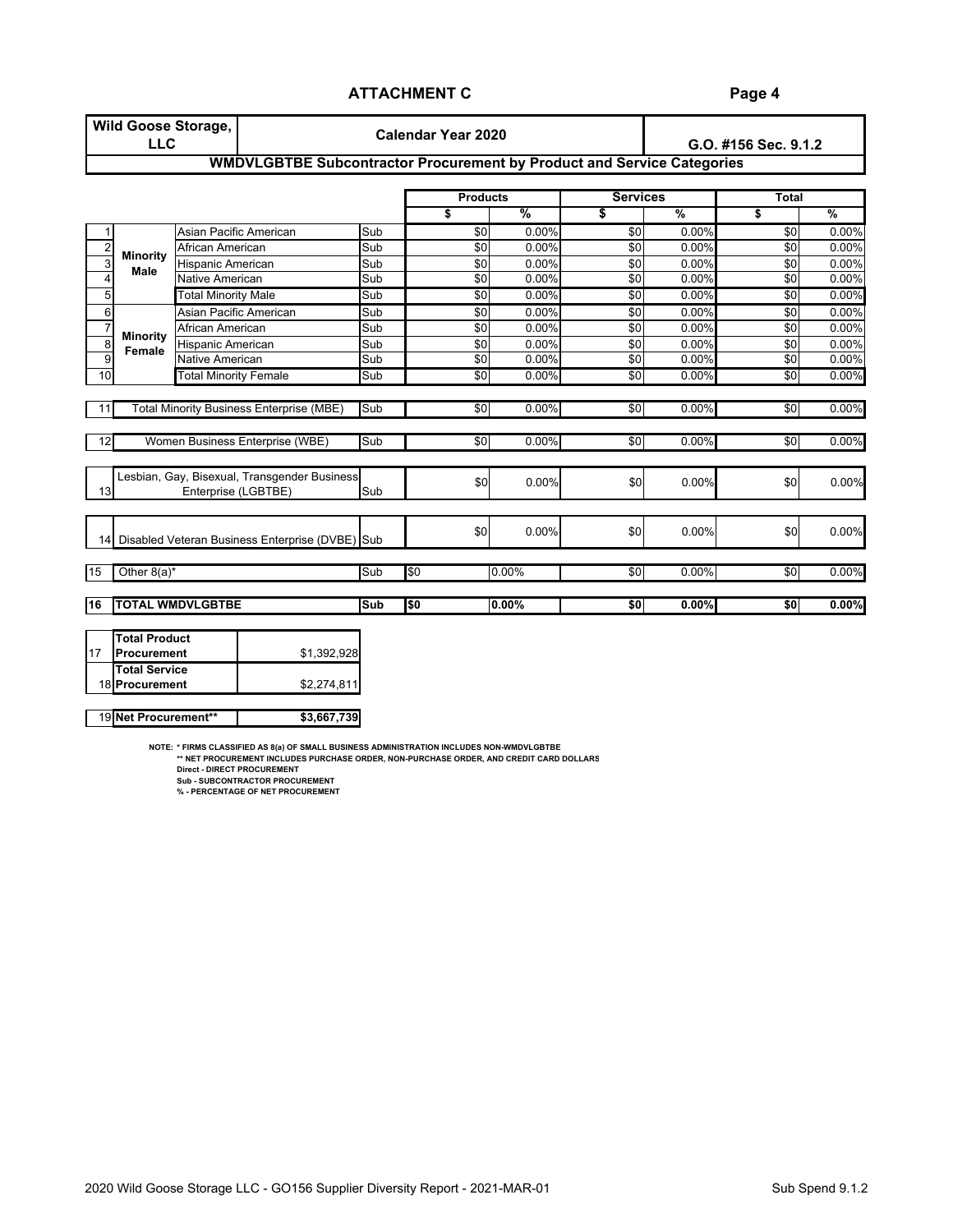| Wild Goose Storage, LLC                                     |                           |                               |             | Calendar Year 2020 |                    |                          |             |                        |                 |                                                                 | G. O. #156 Sec 9.1.2<br><b>Total</b><br>Total<br>Other 8(a)**<br><b>WMDVLGBTBE</b><br><b>Dollars</b><br>\$0<br>\$0<br>\$<br>0.0%<br>0.0%<br>0.0%<br>\$0<br>\$0<br>\$8,200<br>0.0%<br>0.0%<br>3.6%<br>\$0<br>\$0<br>\$0<br>0.0%<br>0.0%<br>0.0%<br>\$0<br>\$0<br>\$C<br>0.0%<br>0.0%<br>0.0%<br>\$0<br>\$0<br>\$C<br>0.0%<br>0.0%<br>0.0%<br>100.0%<br>\$0<br>\$0<br>\$63<br>\$117,222<br>0.0%<br>0.5%<br>0.0%<br>100.0%<br>\$0<br>\$0<br>\$C<br>\$776,200<br>0.0%<br>0.0%<br>0.0%<br>100.0%<br>\$0<br>\$0<br>\$95,179<br>\$C<br>0.0%<br>0.0%<br>0.0%<br>100.0%<br>\$0<br>\$0<br>\$0<br>\$397<br>0.0%<br>0.0%<br>0.0%<br>100.0%<br>\$0<br>\$0<br>\$81,945<br>\$C<br>0.0%<br>0.0%<br>0.0%<br>100.0%<br>\$0<br>\$0<br>$$^{(1)}$$<br>\$2,682<br>0.0%<br>0.0%<br>0.0%<br>100.0%<br>\$0<br>\$0<br>$$^{(1)}$$<br>\$16,739<br>0.0%<br>0.0%<br>0.0%<br>\$0<br>\$0<br>\$1,31<br>0.0%<br>0.0%<br>1.2%<br>\$0<br>\$0<br>\$131,19<br>0.0%<br>0.0%<br>65.6%<br>\$0<br>\$0<br>$$^{(1)}$$<br>0.0%<br>0.0%<br>0.0%<br>\$0<br>\$0<br>\$54,26<br>0.0%<br>0.0%<br>8.7%<br>\$0<br>\$0<br>\$ <sub>0</sub> |                   |                   |             |                   |                       |
|-------------------------------------------------------------|---------------------------|-------------------------------|-------------|--------------------|--------------------|--------------------------|-------------|------------------------|-----------------|-----------------------------------------------------------------|-------------------------------------------------------------------------------------------------------------------------------------------------------------------------------------------------------------------------------------------------------------------------------------------------------------------------------------------------------------------------------------------------------------------------------------------------------------------------------------------------------------------------------------------------------------------------------------------------------------------------------------------------------------------------------------------------------------------------------------------------------------------------------------------------------------------------------------------------------------------------------------------------------------------------------------------------------------------------------------------------------------------------------------------------------------------------------------|-------------------|-------------------|-------------|-------------------|-----------------------|
|                                                             |                           |                               |             |                    |                    |                          |             |                        |                 | <b>WMDVLGBTBE Procurement by Standard Industrial Categories</b> |                                                                                                                                                                                                                                                                                                                                                                                                                                                                                                                                                                                                                                                                                                                                                                                                                                                                                                                                                                                                                                                                                     |                   |                   |             |                   |                       |
|                                                             |                           |                               |             |                    |                    |                          |             |                        |                 |                                                                 |                                                                                                                                                                                                                                                                                                                                                                                                                                                                                                                                                                                                                                                                                                                                                                                                                                                                                                                                                                                                                                                                                     |                   |                   |             |                   |                       |
|                                                             |                           |                               |             |                    |                    |                          |             |                        |                 |                                                                 |                                                                                                                                                                                                                                                                                                                                                                                                                                                                                                                                                                                                                                                                                                                                                                                                                                                                                                                                                                                                                                                                                     | Lesbian, Gay,     |                   |             |                   |                       |
|                                                             |                           |                               |             |                    |                    |                          |             |                        |                 |                                                                 |                                                                                                                                                                                                                                                                                                                                                                                                                                                                                                                                                                                                                                                                                                                                                                                                                                                                                                                                                                                                                                                                                     | Bisexual,         | <b>Disabled</b>   |             |                   |                       |
|                                                             |                           |                               |             |                    |                    |                          |             |                        |                 | Minority                                                        | Women                                                                                                                                                                                                                                                                                                                                                                                                                                                                                                                                                                                                                                                                                                                                                                                                                                                                                                                                                                                                                                                                               | Transgender       | Veterans          |             |                   |                       |
| <b>Business</b><br><b>Business</b>                          |                           |                               |             |                    |                    |                          |             |                        |                 |                                                                 |                                                                                                                                                                                                                                                                                                                                                                                                                                                                                                                                                                                                                                                                                                                                                                                                                                                                                                                                                                                                                                                                                     |                   | <b>Business</b>   |             |                   |                       |
|                                                             |                           | <b>Asian Pacific American</b> |             | African American   |                    | <b>Hispanic American</b> |             | <b>Native American</b> |                 | <b>Enterprise</b>                                               | Enterprise                                                                                                                                                                                                                                                                                                                                                                                                                                                                                                                                                                                                                                                                                                                                                                                                                                                                                                                                                                                                                                                                          | <b>Enterprise</b> | <b>Enterprise</b> |             |                   |                       |
| <b>SIC Category</b>                                         |                           | Male                          | Female      | Male               | Female             | Male                     | Female      | Male                   | Female          | (MBE)                                                           | (WBE)                                                                                                                                                                                                                                                                                                                                                                                                                                                                                                                                                                                                                                                                                                                                                                                                                                                                                                                                                                                                                                                                               | (LGBTBE)          | (DVBE)            |             |                   |                       |
| Category 13 - Oil & Gas Extraction                          |                           | \$0                           | \$0         | \$0                | \$0                | \$C                      | \$0         | \$0                    | \$C             | \$0                                                             | \$0                                                                                                                                                                                                                                                                                                                                                                                                                                                                                                                                                                                                                                                                                                                                                                                                                                                                                                                                                                                                                                                                                 | \$0               |                   |             |                   | \$426,892             |
|                                                             | $\frac{9}{6}$             | 0.0%                          | 0.0%        | 0.0%               | 0.0%               | 0.0%                     | 0.0%        | 0.0%                   | 0.0%            | 0.0%                                                            | 0.0%                                                                                                                                                                                                                                                                                                                                                                                                                                                                                                                                                                                                                                                                                                                                                                                                                                                                                                                                                                                                                                                                                | 0.0%              |                   |             |                   | 100.0%                |
| <b>Category 17 - Special Trade Contractors</b>              | $\boldsymbol{\mathsf{s}}$ | \$0                           | \$0         | \$0                | \$0                | \$C                      | \$0         | \$0                    | \$C             | \$0                                                             | \$8,200                                                                                                                                                                                                                                                                                                                                                                                                                                                                                                                                                                                                                                                                                                                                                                                                                                                                                                                                                                                                                                                                             | \$0               |                   |             |                   | \$228,086             |
|                                                             |                           | 0.0%                          | 0.0%        | 0.0%               | 0.0%               | 0.0%                     | 0.0%        | 0.0%                   | 0.0%            | 0.0%                                                            | 3.6%                                                                                                                                                                                                                                                                                                                                                                                                                                                                                                                                                                                                                                                                                                                                                                                                                                                                                                                                                                                                                                                                                | 0.0%              |                   |             |                   | 100.0%                |
| Category 26 - Paper and Allied Products                     |                           | \$0                           | \$0         | \$0                | \$0                | \$C                      | \$0         | \$0                    | \$C             | \$0                                                             | \$0                                                                                                                                                                                                                                                                                                                                                                                                                                                                                                                                                                                                                                                                                                                                                                                                                                                                                                                                                                                                                                                                                 | \$0               |                   |             |                   | \$7,050               |
|                                                             |                           | 0.0%                          | 0.0%        | 0.0%               | 0.0%               | 0.0%                     | 0.0%        | 0.0%                   | 0.0%            | 0.0%                                                            | 0.0%                                                                                                                                                                                                                                                                                                                                                                                                                                                                                                                                                                                                                                                                                                                                                                                                                                                                                                                                                                                                                                                                                | 0.0%              |                   |             |                   | 100.0%                |
| Category 28 - Chemicals and Allied Products $\frac{\$}{\%}$ |                           | \$0                           | \$0         | \$0                | \$0                | \$0                      | \$0         | \$0                    | \$C             | \$0                                                             | \$0                                                                                                                                                                                                                                                                                                                                                                                                                                                                                                                                                                                                                                                                                                                                                                                                                                                                                                                                                                                                                                                                                 | \$0               |                   |             |                   | \$45,370              |
|                                                             |                           | 0.0%                          | 0.0%        | 0.0%               | 0.0%               | 0.0%                     | 0.0%        | 0.0%                   | 0.0%            | 0.0%                                                            | 0.0%                                                                                                                                                                                                                                                                                                                                                                                                                                                                                                                                                                                                                                                                                                                                                                                                                                                                                                                                                                                                                                                                                | 0.0%              |                   |             |                   | 100.09                |
| <b>Category 34 - Fabricated Metal Products</b>              |                           | \$0                           | \$0         | \$0                | \$0                | \$0                      | \$0         | \$0                    | \$C             | \$0                                                             | \$0                                                                                                                                                                                                                                                                                                                                                                                                                                                                                                                                                                                                                                                                                                                                                                                                                                                                                                                                                                                                                                                                                 | \$0               |                   |             |                   | \$347,421             |
|                                                             |                           | 0.0%                          | 0.0%        | 0.0%               | 0.0%               | 0.0%                     | 0.0%        | 0.0%                   | 0.0%            | 0.0%                                                            | 0.0%                                                                                                                                                                                                                                                                                                                                                                                                                                                                                                                                                                                                                                                                                                                                                                                                                                                                                                                                                                                                                                                                                | 0.0%              |                   |             |                   |                       |
| Category 35 - Industrial Machinery and                      | \$                        | \$0                           | \$0         | \$0                | \$0                | \$0                      | \$0         | \$0                    | \$0             | \$0                                                             | \$635                                                                                                                                                                                                                                                                                                                                                                                                                                                                                                                                                                                                                                                                                                                                                                                                                                                                                                                                                                                                                                                                               | \$0               |                   |             |                   |                       |
| Equipment                                                   |                           | 0.0%                          | 0.0%        | 0.0%               | 0.0%               | 0.0%                     | 0.0%        | 0.0%                   | 0.0%            | 0.0%                                                            | 0.5%                                                                                                                                                                                                                                                                                                                                                                                                                                                                                                                                                                                                                                                                                                                                                                                                                                                                                                                                                                                                                                                                                | 0.0%              |                   |             |                   |                       |
| Category 36 - Electrical and Electronic                     | <b>S</b>                  | \$0                           | \$0         | \$0                | \$0                | \$0                      | \$0         | \$0                    | \$0             | \$0                                                             | \$0                                                                                                                                                                                                                                                                                                                                                                                                                                                                                                                                                                                                                                                                                                                                                                                                                                                                                                                                                                                                                                                                                 | \$0               |                   |             |                   |                       |
| Equipment                                                   |                           | 0.0%                          | 0.0%        | 0.0%               | 0.0%               | 0.0%                     | 0.0%        | 0.0%                   | 0.0%            | 0.0%                                                            | 0.0%                                                                                                                                                                                                                                                                                                                                                                                                                                                                                                                                                                                                                                                                                                                                                                                                                                                                                                                                                                                                                                                                                | 0.0%              |                   |             |                   |                       |
| Category 38 - Instruments and Related<br><b>Products</b>    | <b>S</b>                  | \$0                           | \$0         | \$0                | \$0                | \$0                      | \$0         | \$0                    | \$0             | \$0                                                             | \$0                                                                                                                                                                                                                                                                                                                                                                                                                                                                                                                                                                                                                                                                                                                                                                                                                                                                                                                                                                                                                                                                                 | \$0               |                   |             |                   |                       |
|                                                             |                           | 0.0%                          | 0.0%        | 0.0%               | 0.0%               | 0.0%                     | 0.0%        | 0.0%                   | 0.0%            | 0.0%                                                            | 0.0%                                                                                                                                                                                                                                                                                                                                                                                                                                                                                                                                                                                                                                                                                                                                                                                                                                                                                                                                                                                                                                                                                | 0.0%              |                   |             |                   |                       |
| Category 39 - Miscellaneous Manufacturing<br>Industries     | IS                        | \$0<br>0.0%                   | \$0<br>0.0% | \$0<br>0.0%        | \$0<br>0.0%        | \$0<br>0.0%              | \$0<br>0.0% | \$0<br>0.0%            | \$0<br>0.0%     | \$0<br>0.0%                                                     | \$0<br>0.0%                                                                                                                                                                                                                                                                                                                                                                                                                                                                                                                                                                                                                                                                                                                                                                                                                                                                                                                                                                                                                                                                         | \$0<br>0.0%       |                   |             |                   |                       |
|                                                             |                           | \$0                           | \$0         | \$0                | \$0                | \$0                      | \$0         | \$C                    | \$C             | \$0                                                             | \$0                                                                                                                                                                                                                                                                                                                                                                                                                                                                                                                                                                                                                                                                                                                                                                                                                                                                                                                                                                                                                                                                                 | \$0               |                   |             |                   |                       |
| <b>Category 47 - Transportation Services</b>                |                           | 0.0%                          | 0.0%        | 0.0%               | 0.09               | 0.0%                     | 0.0%        | 0.0%                   | 0.0%            | 0.0%                                                            | 0.0%                                                                                                                                                                                                                                                                                                                                                                                                                                                                                                                                                                                                                                                                                                                                                                                                                                                                                                                                                                                                                                                                                | 0.0%              |                   |             |                   |                       |
|                                                             |                           | $$^{(1)}$                     | \$0         | \$0                | \$ <sub>0</sub>    | \$C                      | \$0         | \$C                    | \$ <sub>0</sub> | \$0                                                             | \$0                                                                                                                                                                                                                                                                                                                                                                                                                                                                                                                                                                                                                                                                                                                                                                                                                                                                                                                                                                                                                                                                                 | \$0               |                   |             |                   |                       |
| <b>Category 48 - Communications</b>                         |                           | 0.0%                          | 0.0%        | 0.0%               | $0.0$ <sup>9</sup> | 0.0%                     | 0.0%        | 0.0%                   | 0.0%            | 0.0%                                                            | 0.0%                                                                                                                                                                                                                                                                                                                                                                                                                                                                                                                                                                                                                                                                                                                                                                                                                                                                                                                                                                                                                                                                                | 0.0%              |                   |             |                   |                       |
| Category 49 - Electric, Gas and Sanitary                    | l s                       | \$ <sub>0</sub>               | \$0         | \$0                | \$0                | \$C                      | \$0         | \$C                    | \$ <sub>0</sub> | \$0                                                             | \$0                                                                                                                                                                                                                                                                                                                                                                                                                                                                                                                                                                                                                                                                                                                                                                                                                                                                                                                                                                                                                                                                                 | \$0               |                   |             |                   |                       |
| <b>Services</b>                                             |                           | 0.0%                          | 0.0%        | 0.0%               | $0.0$ <sup>9</sup> | 0.0%                     | 0.0%        | 0.0%                   | 0.0%            | 0.0%                                                            | 0.0%                                                                                                                                                                                                                                                                                                                                                                                                                                                                                                                                                                                                                                                                                                                                                                                                                                                                                                                                                                                                                                                                                | 0.0%              |                   |             |                   | 100.0%                |
| Category 50 - Wholesale Trade - Durable                     | \$                        | \$0                           | \$0         | \$0                | \$0                | \$C                      | \$0         | \$C                    | \$ <sub>0</sub> | \$0                                                             | \$1,312                                                                                                                                                                                                                                                                                                                                                                                                                                                                                                                                                                                                                                                                                                                                                                                                                                                                                                                                                                                                                                                                             | \$C               |                   |             |                   | \$112,142             |
| Goods                                                       |                           | 0.0%                          | 0.0%        | 0.0%               | 0.0%               | 0.0%                     | 0.0%        | 0.0%                   | 0.0%            | 0.0%                                                            | 1.2%                                                                                                                                                                                                                                                                                                                                                                                                                                                                                                                                                                                                                                                                                                                                                                                                                                                                                                                                                                                                                                                                                | 0.0%              |                   |             |                   | 100.0%                |
| Category 51 - Wholesale Trade - Non-                        |                           | \$0                           | \$0         | \$0                | \$0                | \$131,193                | \$0         | \$C                    | \$C             | \$131,193                                                       | \$0                                                                                                                                                                                                                                                                                                                                                                                                                                                                                                                                                                                                                                                                                                                                                                                                                                                                                                                                                                                                                                                                                 | \$0               |                   |             |                   | \$199,852             |
| durable Goods                                               |                           | 0.0%                          | 0.0%        | 0.0%               | 0.0%               | 65.6%                    | 0.0%        | 0.0%                   | 0.0%            | 65.6%                                                           | 0.0%                                                                                                                                                                                                                                                                                                                                                                                                                                                                                                                                                                                                                                                                                                                                                                                                                                                                                                                                                                                                                                                                                | 0.0%              |                   |             |                   | 100.0%                |
|                                                             |                           | \$0                           | \$0         | \$0                | \$0                | \$C                      | \$0         | \$C                    | \$C             | \$0                                                             | \$0                                                                                                                                                                                                                                                                                                                                                                                                                                                                                                                                                                                                                                                                                                                                                                                                                                                                                                                                                                                                                                                                                 | \$0               |                   |             |                   | \$38,751              |
| Category 56 - Apparel and Accessory Stores                  |                           | 0.0%                          | 0.0%        | 0.0%               | 0.0%               | 0.0%                     | 0.0%        | 0.0%                   | 0.0%            | 0.0%                                                            | 0.0%                                                                                                                                                                                                                                                                                                                                                                                                                                                                                                                                                                                                                                                                                                                                                                                                                                                                                                                                                                                                                                                                                | 0.0%              |                   |             |                   | 100.0%                |
| <b>Category 73 - Business Services</b>                      |                           | \$0                           | \$0         | \$0                | \$0                | \$C                      | \$0         | \$C                    | \$C             | \$0                                                             | \$54,264                                                                                                                                                                                                                                                                                                                                                                                                                                                                                                                                                                                                                                                                                                                                                                                                                                                                                                                                                                                                                                                                            | \$0               |                   |             |                   | \$620,345             |
|                                                             |                           | 0.0%                          | 0.0%        | 0.0%               | 0.0%               | 0.0%                     | 0.0%        | 0.0%                   | 0.0%            | 0.0%                                                            | 8.7%                                                                                                                                                                                                                                                                                                                                                                                                                                                                                                                                                                                                                                                                                                                                                                                                                                                                                                                                                                                                                                                                                | 0.0%              |                   |             |                   | 100.0%                |
| Category 75 - Automotive Repair, Services                   |                           | \$0                           | \$0         | \$0                | \$0                | \$C                      | \$0         | \$C                    | \$              | \$0                                                             | \$0                                                                                                                                                                                                                                                                                                                                                                                                                                                                                                                                                                                                                                                                                                                                                                                                                                                                                                                                                                                                                                                                                 | \$0               |                   |             |                   | \$31,962              |
| and Parking                                                 |                           | 0.0%                          | 0.0%        | 0.0%               | 0.0%               | 0.0%                     | 0.0%        | 0.0%                   | 0.0%            | 0.0%                                                            | 0.0%                                                                                                                                                                                                                                                                                                                                                                                                                                                                                                                                                                                                                                                                                                                                                                                                                                                                                                                                                                                                                                                                                | 0.0%              | 0.0%              | 0.0%        | 0.0%              | 100.0%                |
| Category 80 - Health Services                               |                           | \$0                           | \$0         | \$0                | \$0                | \$C                      | \$0         | \$C                    | \$ <sub>0</sub> | \$0                                                             | \$0                                                                                                                                                                                                                                                                                                                                                                                                                                                                                                                                                                                                                                                                                                                                                                                                                                                                                                                                                                                                                                                                                 | \$0               | \$0               | \$0         | \$C               | \$228                 |
|                                                             |                           | 0.0%                          | 0.0%        | 0.0%               | 0.0%               | 0.0%                     | 0.0%        | 0.0%                   | 0.0%            | 0.0%                                                            | 0.0%                                                                                                                                                                                                                                                                                                                                                                                                                                                                                                                                                                                                                                                                                                                                                                                                                                                                                                                                                                                                                                                                                | 0.0%              | 0.0%              | 0.0%        | 0.0%              | 100.0%                |
| Category 87 - Engineering and Management                    | l S                       | \$88,97                       | \$0         | \$0                | \$0                | \$C                      | \$0         | \$C                    | \$C             | \$88,977                                                        | \$0                                                                                                                                                                                                                                                                                                                                                                                                                                                                                                                                                                                                                                                                                                                                                                                                                                                                                                                                                                                                                                                                                 | \$0               | \$0               | \$0         | \$88,97           | \$519,278             |
| <b>Services</b>                                             |                           | 17.1%                         | 0.0%        | 0.0%               | 0.0%               | 0.0%                     | 0.0%        | 0.0%                   | 0.0%            | 17.1%                                                           | 0.0%                                                                                                                                                                                                                                                                                                                                                                                                                                                                                                                                                                                                                                                                                                                                                                                                                                                                                                                                                                                                                                                                                | 0.0%              | 0.0%              | 0.0%        | 17.19             | 100.0%                |
|                                                             |                           |                               |             |                    |                    |                          |             |                        |                 |                                                                 |                                                                                                                                                                                                                                                                                                                                                                                                                                                                                                                                                                                                                                                                                                                                                                                                                                                                                                                                                                                                                                                                                     |                   |                   |             |                   |                       |
| <b>TOTAL</b>                                                | l\$<br>$\mathbf{Q}$       | \$88,977<br>2.4%              | \$0<br>0.0% | \$0<br>0.0%        | \$0<br>0.0%        | \$131,193<br>3.6%        | \$0<br>0.0% | \$0<br>0.0%            | \$0<br>0.0%     | \$220,170<br>6.0%                                               | \$64,411<br>1.8%                                                                                                                                                                                                                                                                                                                                                                                                                                                                                                                                                                                                                                                                                                                                                                                                                                                                                                                                                                                                                                                                    | \$0<br>0.0%       | \$0<br>0.0%       | \$0<br>0.0% | \$284,581<br>7.8% | \$3,667,739<br>100.0% |

| <b>Total Product Procurement</b> | \$1.392.928 |
|----------------------------------|-------------|
| <b>Total Service Procurement</b> | \$2 274 811 |
|                                  |             |

| Net Procurement*** | \$3,667.739 |
|--------------------|-------------|
|                    |             |

**NOTE:\*FIRMS WITH MULIT MINORITY OWNERSHIP STATUS**

**\*\*FIRMS CLASSIFIED AS 8(a) OF SMALL BUSINESS ADMINISTRATION INCLUDES NON-WMDVLGBTBE**

**\*\*\*NET PROCUREMENT INCLUDES PURCHASE ORDER, NON-PURCHASE ORDER, AND CREDIT CARD DOLLARS**

**TOTAL DOLLARS - TOTAL PROCUREMENT DOLLAR AMOUNT IN THE SPECIFIC SIC CATEGORY** 

**% - PERCENTAGE OF TOTAL DOLLARS**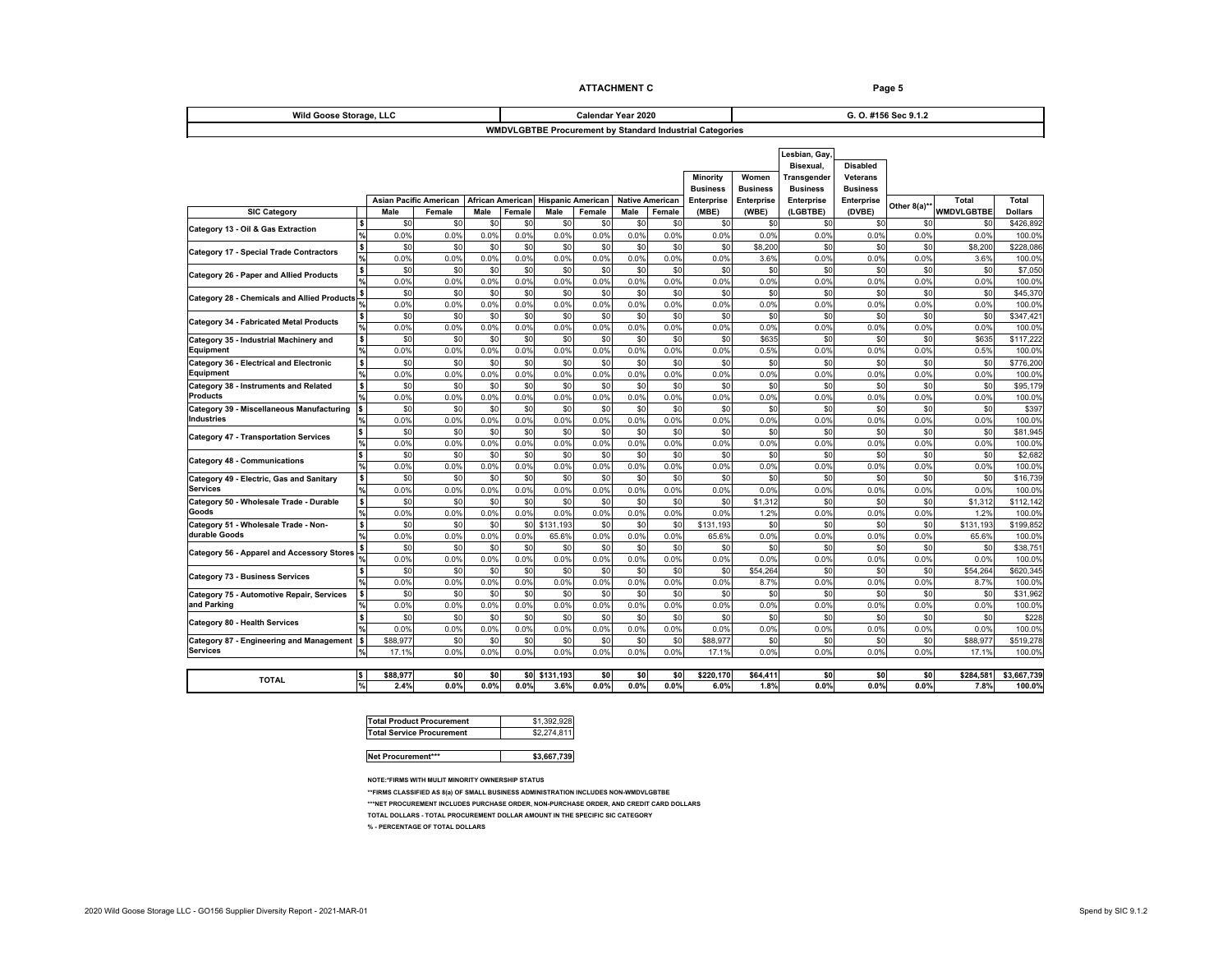| <br>Wild Goose<br>⊦Storage, LLC | Year 2020<br>Calendar                                                       | 11-028)<br>11-05-019 & D.06-′<br>.2 (D)<br>- Sec 9.<br>156 |
|---------------------------------|-----------------------------------------------------------------------------|------------------------------------------------------------|
| Number                          | of WMDVLGBTBE Suppliers<br>e Reported to the Clearinghouse<br>ះ and Revenue |                                                            |

|                      |            | Data on Number of Suppliers |               |                                |            |               |             |                |                                               |  |  |  |
|----------------------|------------|-----------------------------|---------------|--------------------------------|------------|---------------|-------------|----------------|-----------------------------------------------|--|--|--|
|                      |            |                             |               | <b>Revenue Reported to CHS</b> |            |               |             |                | Utility-Specific - Calendar Year 2020 Summary |  |  |  |
| <b># WMDVLGBTBEs</b> | <b>MBE</b> | <b>WBE</b>                  | <b>LGBTBE</b> | <b>DVBE</b>                    | <b>WBE</b> | <b>LGBTBE</b> | <b>DVBE</b> | Other $8(a)^*$ | <b>Grand Total</b>                            |  |  |  |
| Under \$1 million    |            |                             |               |                                |            |               |             |                |                                               |  |  |  |
| Under \$5 million    |            |                             |               |                                |            |               |             |                |                                               |  |  |  |
| Under \$10 million   |            |                             |               |                                |            |               |             |                |                                               |  |  |  |
| Above \$10 million   |            |                             |               |                                |            |               |             |                |                                               |  |  |  |
| <b>TOTAL</b>         |            |                             |               |                                |            |               |             |                |                                               |  |  |  |

|                       |                                | <b>Revenue and Payment Data</b> |               |             |                |                                               |              |             |               |             |                |                    |
|-----------------------|--------------------------------|---------------------------------|---------------|-------------|----------------|-----------------------------------------------|--------------|-------------|---------------|-------------|----------------|--------------------|
|                       | <b>Revenue Reported to CHS</b> |                                 |               |             |                | Utility-Specific - Calendar Year 2020 Summary |              |             |               |             |                |                    |
| <b>WMDVLGBTBE \$M</b> | <b>MBE</b>                     | <b>WBE</b>                      | <b>LGBTBE</b> | <b>DVBE</b> | Other $8(a)^*$ | <b>Grand Total</b>                            | <b>MBE</b>   | <b>WBE</b>  | <b>LGBTBE</b> | <b>DVBE</b> | Other $8(a)^*$ | <b>Grand Total</b> |
| Under \$1 million     |                                | \$496,807.00                    |               |             |                | \$496,807.00                                  |              | \$54,263.84 |               |             |                | \$54,263.84        |
| Under \$5 million     |                                | \$2,100,000,00                  |               |             |                | \$2,100,000.00                                |              | \$635.18    |               |             |                | \$635.18           |
| Under \$10 million    |                                | \$6,900,000.00                  |               |             |                | \$6,900,000.00                                |              | \$8,200.00  |               |             |                | \$8,200.00         |
| Above \$10 million    | \$35,174,833.00                | \$80,000,000.00                 |               |             |                | \$115,174,833.00                              | \$220.170.02 | \$1,312.42  |               |             |                | \$221,482.44       |
|                       | <b>TOTAL</b> \$35,174,833.00   | \$89.496.807.00                 | \$0.00        | \$0.00      | \$0.00         | \$124,671,640.00                              | \$220.170.02 | \$64,411.44 |               |             |                | \$284,581.46       |

**NOTE: \* FIRMS CLASSIFIED AS 8(a) OF SMALL BUSINESS ADMINISTRATION INCLUDES NON-WMDVLGBTBE**

**CHS: SUPPLIER CLEARINGHOUSE**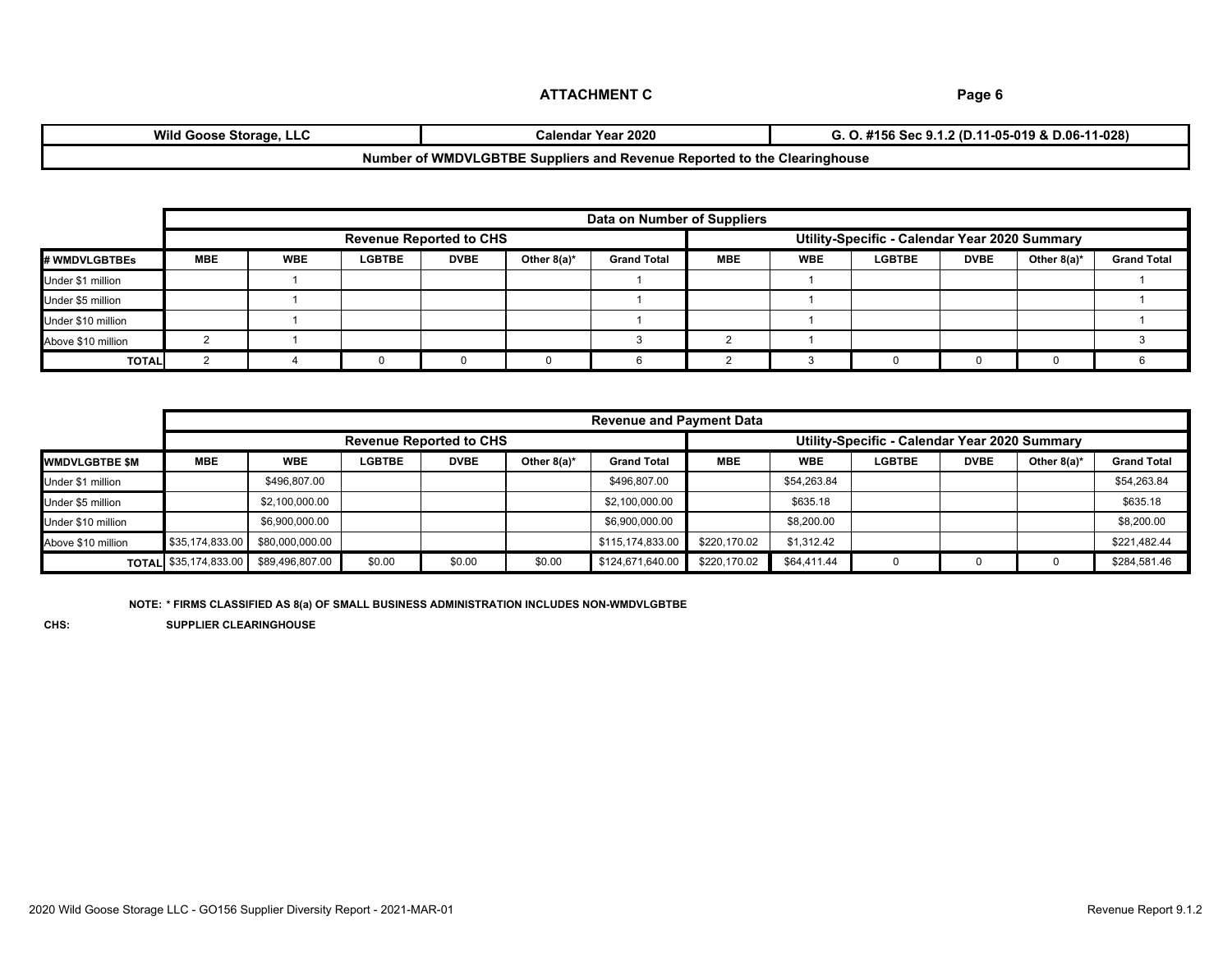| <b>Wild Goose Storage, LLC</b>                        | <b>Calendar Year 2020</b> | G.O. #156 Sec. 9.1.2 |  |  |  |
|-------------------------------------------------------|---------------------------|----------------------|--|--|--|
| Description of WMDVLGBTBEs with CA Majority Workforce |                           |                      |  |  |  |

Six WMDVLGBTBE's were utilized by Wild Goose during the 2020 calendar year. The majority of the workforce and product distribution for these six WMDVLGBTBE companies resides in California.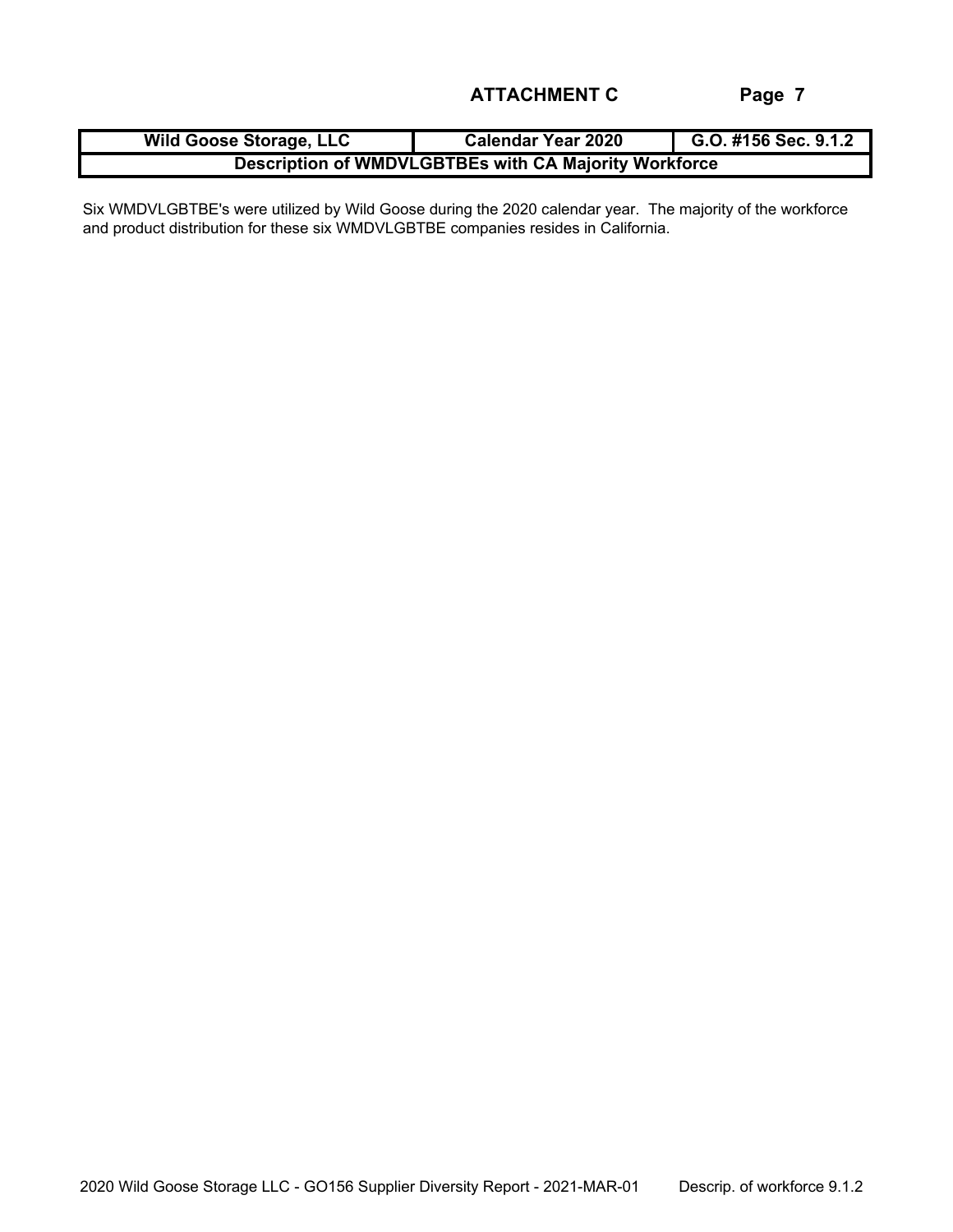| <b>Wild Goose Storage, LLC</b> | <b>Calendar Year 2020</b>          | G.O. #156 Sec. 9.1.3 |
|--------------------------------|------------------------------------|----------------------|
|                                | <b>WMDVLGBTBE Program Expenses</b> |                      |

| <b>Expense Category</b>   | Year (Actual) |
|---------------------------|---------------|
| Wages                     | \$11,500      |
| Other Employee Expenses   | \$450         |
| <b>Program Expenses</b>   | \$C           |
| <b>Reporting Expenses</b> | \$0           |
| Training                  | \$0           |
| Consultants               | \$0           |
| Other                     | \$C           |
| TOTAL                     | \$11,95       |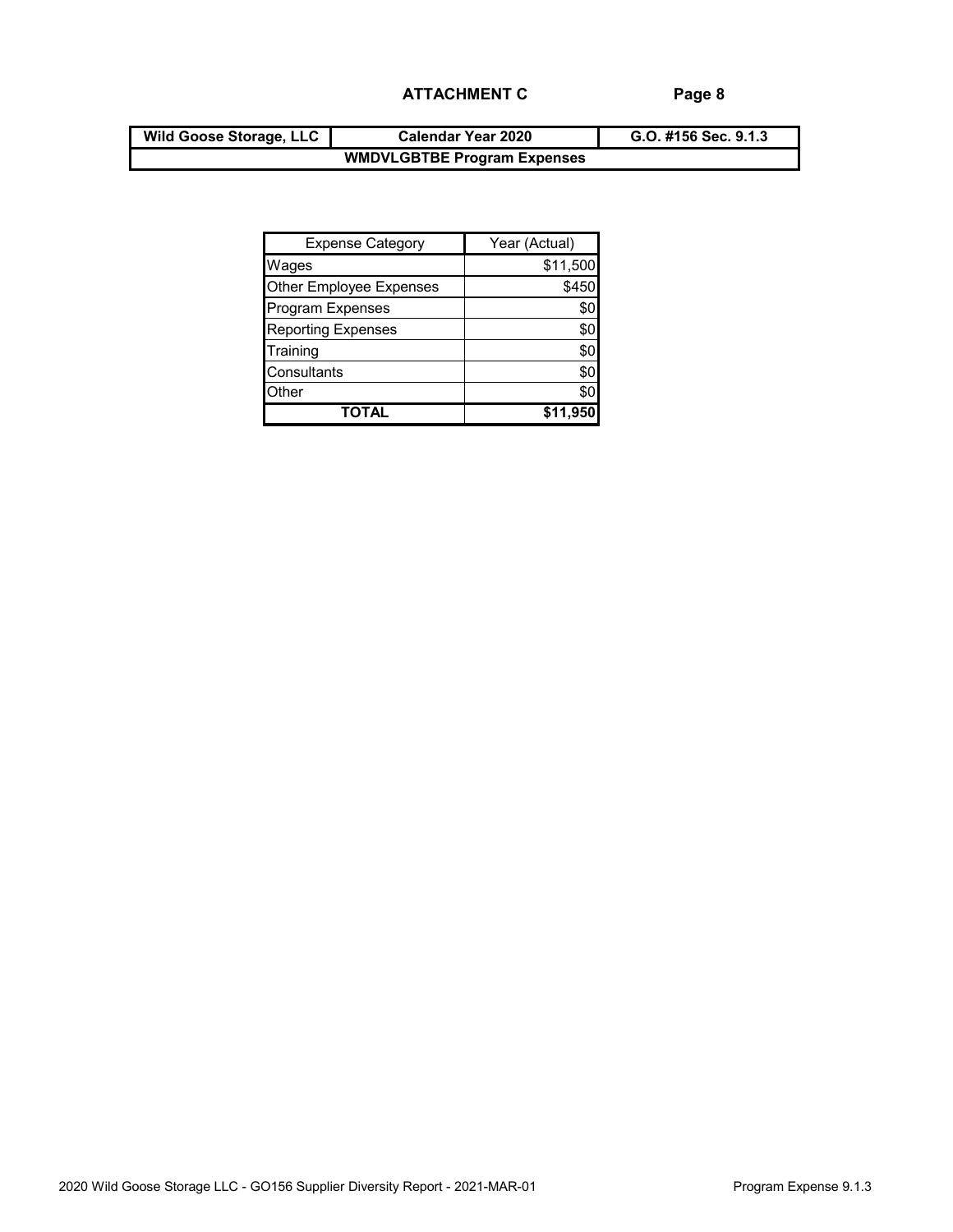| <b>Wild Goose Storage, LLC</b>                            | <b>Calendar Year 2020</b> | G.O. #156 Sec. 9.1.4 |  |  |  |
|-----------------------------------------------------------|---------------------------|----------------------|--|--|--|
| Description of Progress in Meeting or Exceeding Set Goals |                           |                      |  |  |  |

Wild Goose had a lower percent spend for WMDVLGBTBE in comparison to last year (7.76% in CY2020 versus 8.05% in CY2019), and the overall dollar amount spent on WMDVLGBTBE was also slightly lower (\$284.6K in CY2020 versus \$299.4K in CY2019). Gas Storage project work tends to be very specialized with less WMDVLGBTBE companies available that provide desired product/service. Wild Goose expects higher capital expenditures until the end of calendar year 2025, due to well work that's required to be completed to meet State regulatory requirements. Efforts continued in utilizing WMDVLGBTBE companies with day to day operations, and we believe this initiative was successful.

Wild Goose is expecting equivalent WMDVLGBTBE spend in CY2021, in comparison to the CY2020 actual spend values. Overall we're anticipating to achieve an 8.50% target. WMDVLGBTBE spend % is not expected to increase above 10% until the well work program is completed at the end of CY2025.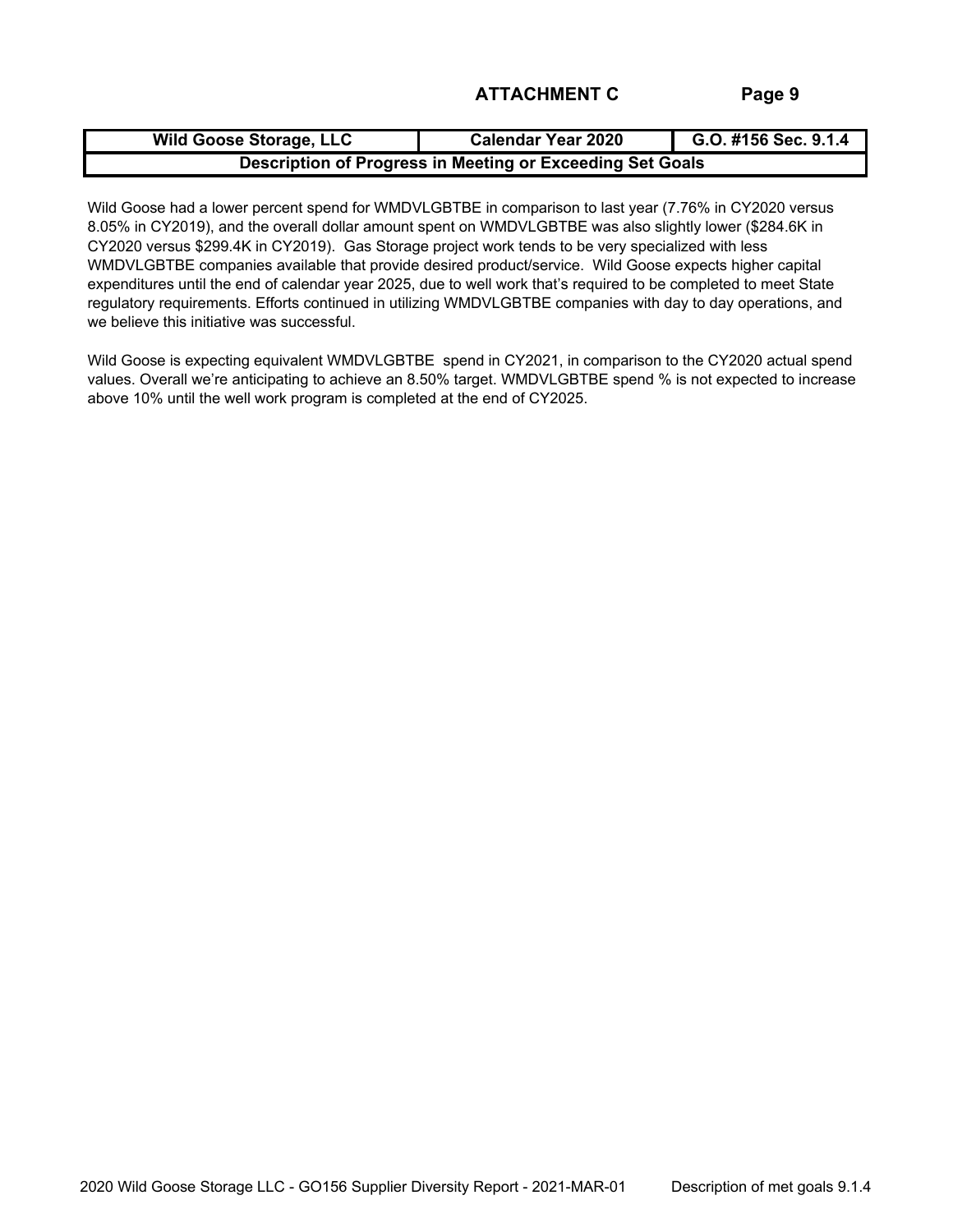**Wild Goose Storage, LLC**

**Calendar Year 2020**

**G.O. #156 Sec. 9.1.4**

## **WMDVLGBTBE Results and Goals**

| Category                                                                      | 2020 Results | 2020 Goals |
|-------------------------------------------------------------------------------|--------------|------------|
| <b>Minority Men</b>                                                           | 6.00%        | 4.50%      |
| <b>Minority Women</b>                                                         | $0.00\%$     | 0.00%      |
| <b>Minority Business Enterprise</b><br>(MBE)                                  | $6.00\%$     | 4.50%      |
| <b>Women Business Enterprise</b><br>(WBE)                                     | 1.76%        | 6.00%      |
| Lesbian, Gay, Bisexual,<br><b>Transgender Business Enterprise</b><br>(LGBTBE) | $0.00\%$     | 0.00%      |
| <b>Disabled Veteran Business (DVBE)</b>                                       | $0.00\%$     | 0.00%      |
| <b>TOTAL WMDVLGBTBE</b>                                                       | 7.76%        | 10.50%     |

**% - PERCENTAGE OF NET PROCUREMENT**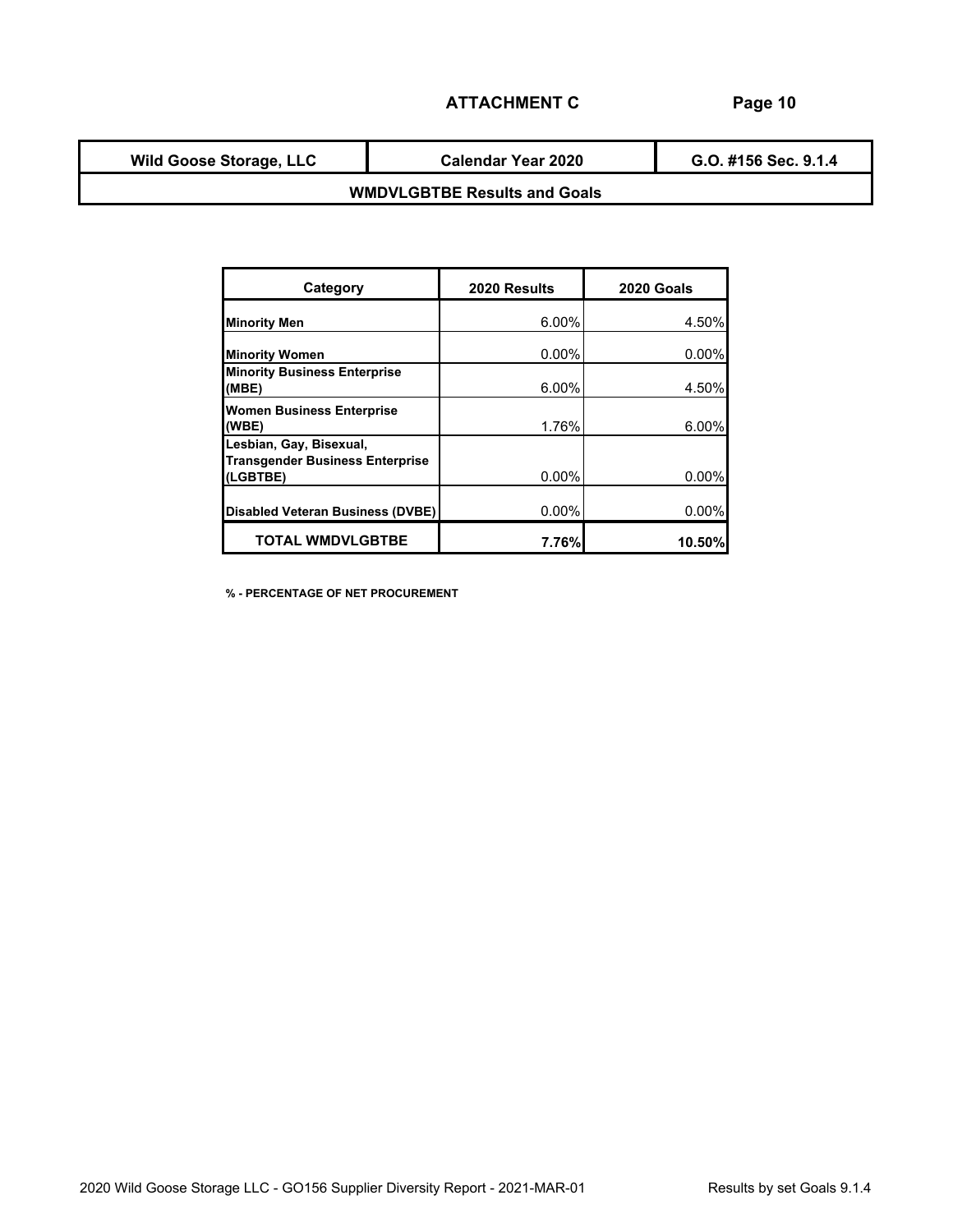| <b>Wild Goose Storage, LLC</b>                                           | <b>Calendar Year 2020</b> | G.O. #156 Sec. 9.1.5 |  |  |  |
|--------------------------------------------------------------------------|---------------------------|----------------------|--|--|--|
| Description of Prime Contractor Utilization of WMDVLGBTBE Subcontractors |                           |                      |  |  |  |

There were no subcontractors utilized by the prime contractor at Wild Goose during 2020.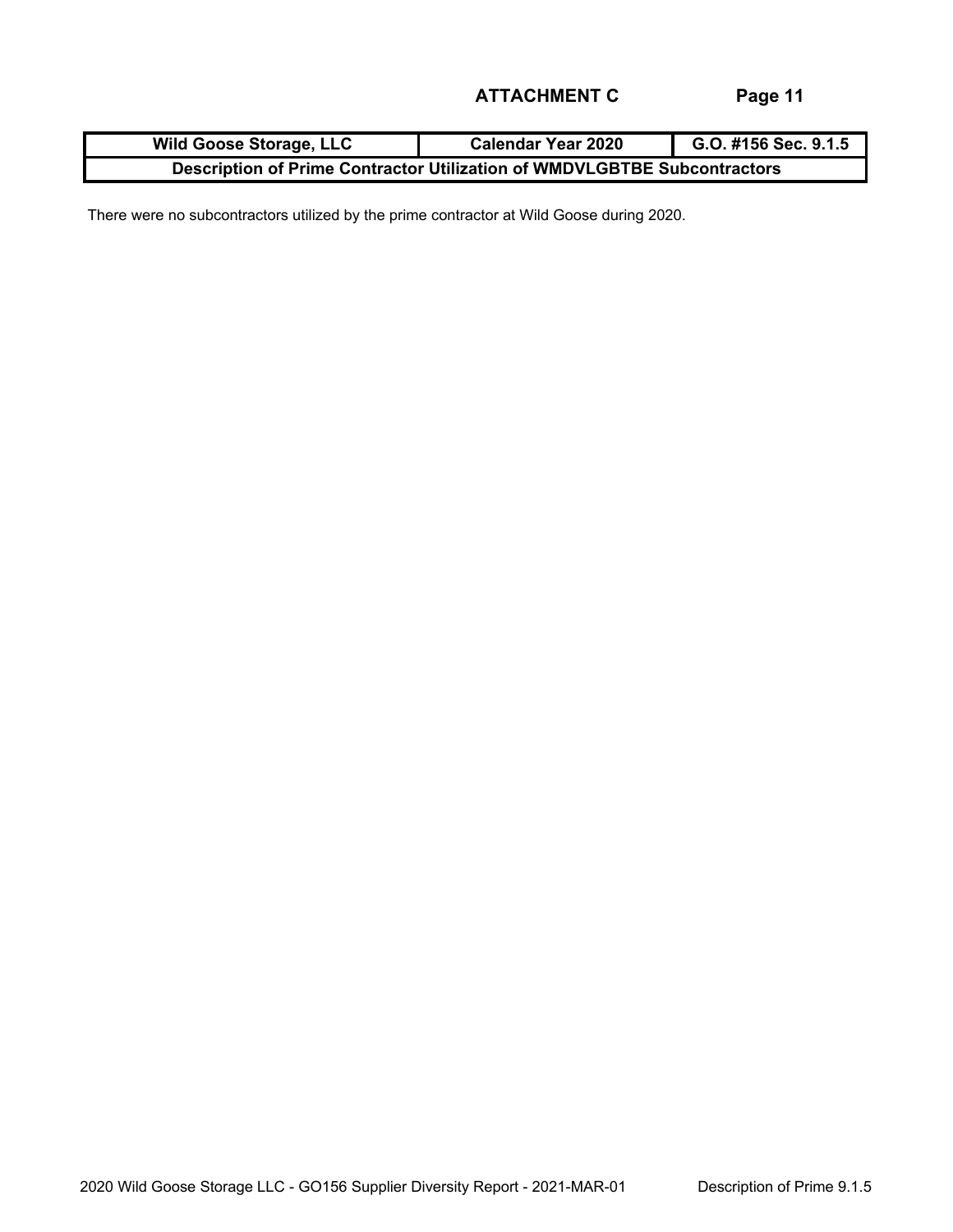**Page 12**

| <b>Wild Goose Storage, LLC</b>                                              | Calendar Year 2020 | G.O. #156 Sec. 9.1.5 |  |  |  |
|-----------------------------------------------------------------------------|--------------------|----------------------|--|--|--|
| <b>Summary of Prime Contractor Utilization of WMDVLGBTBE Subcontractors</b> |                    |                      |  |  |  |

|                          | <b>Minority</b><br><b>Male</b> | <b>Minority</b><br>Female | <b>Minority</b><br><b>Business</b><br><b>Enterprise</b><br>(MBE) | Women<br><b>Business</b><br><b>Enterprise</b><br>(WBE) | Lesbian, Gay,<br>Bisexual,<br><b>Transgender</b><br><b>Business</b><br><b>Enterprise</b><br>(LGBTBE) | <b>Disabled</b><br><b>Veterans</b><br><b>Business</b><br><b>Enterprise</b><br>(DVBE) | Other $8(a)^*$ | <b>TOTAL</b><br><b>WMDVLGBTBE</b> |
|--------------------------|--------------------------------|---------------------------|------------------------------------------------------------------|--------------------------------------------------------|------------------------------------------------------------------------------------------------------|--------------------------------------------------------------------------------------|----------------|-----------------------------------|
| Direct \$                | \$0                            | \$0                       | \$0                                                              | \$0                                                    | \$0                                                                                                  | \$0                                                                                  | \$0            | \$0                               |
| <b>Subcontracting \$</b> | \$0                            | \$0                       | \$0                                                              | \$0                                                    | \$0                                                                                                  | \$0                                                                                  | \$0            | \$0                               |
| Total \$                 | \$0                            | \$0                       | \$0                                                              | \$0]                                                   | \$0                                                                                                  | \$0                                                                                  | \$0]           | \$0                               |

| Direct %                | $J.00\%$ | $0.00\%$ | $0.00\%$ | $0.00\%$ | 0.00% | $0.00\%$ | $0.00\%$ | $0.00\%$ |
|-------------------------|----------|----------|----------|----------|-------|----------|----------|----------|
| <b>Subcontracting %</b> | $J.00\%$ | $0.00\%$ | $0.00\%$ | $0.00\%$ | 0.00% | $0.00\%$ | $0.00\%$ | $0.00\%$ |
| Total %                 | 0.00%    | $0.00\%$ | $0.00\%$ | $0.00\%$ | 0.00% | 0.00%    | 0.00%    | $0.00\%$ |

| Net Procurement** | \$3,667,739 |
|-------------------|-------------|
|-------------------|-------------|

**NOTE: \*FIRMS CLASSIFIED AS 8(a) OF SMALL BUSINESS ADMINISTRATION INCLUDES NON-WMDVLGBTBE**

**\*\*NET PROCUREMENT INCLUDES PURCHASE ORDER, NON-PURCHASE ORDER, AND CREDIT CARD DOLLARS**

**% - PERCENTAGE OF NET PROCUREMENT**

**Direct - DIRECT PROCUREMENT**

**Sub - SUBCONTRACTOR PROCUREMENT**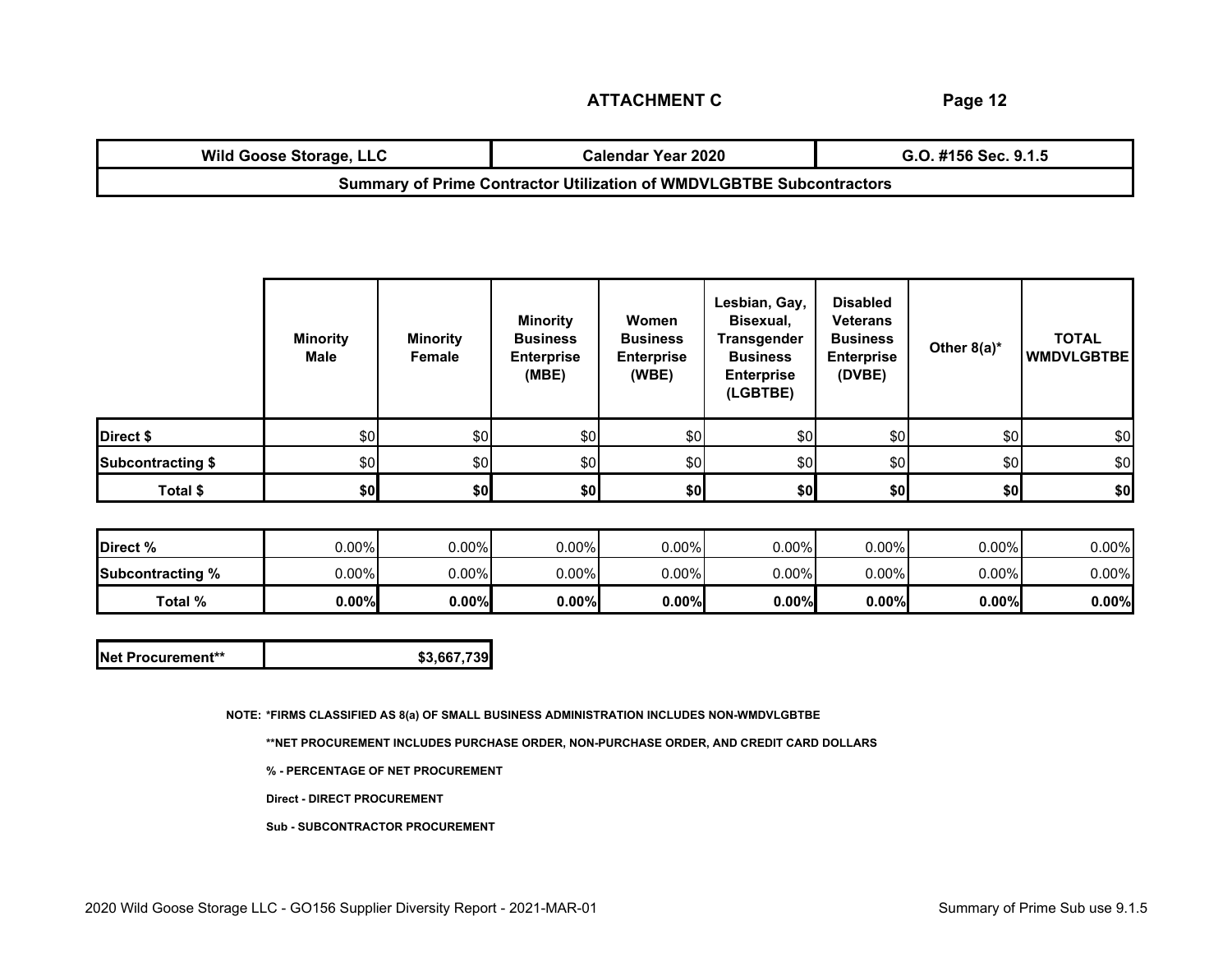| <b>Wild Goose Storage, LLC</b>                              | <b>Calendar Year 2019</b> | G.O. #156 Sec. 9.1.6 |  |  |  |
|-------------------------------------------------------------|---------------------------|----------------------|--|--|--|
| A List of WMDVLGBTBE Complaints Received and Current Status |                           |                      |  |  |  |

Wild Goose received no complaints with respect to Supplier Diversity during the 2020 calendar year.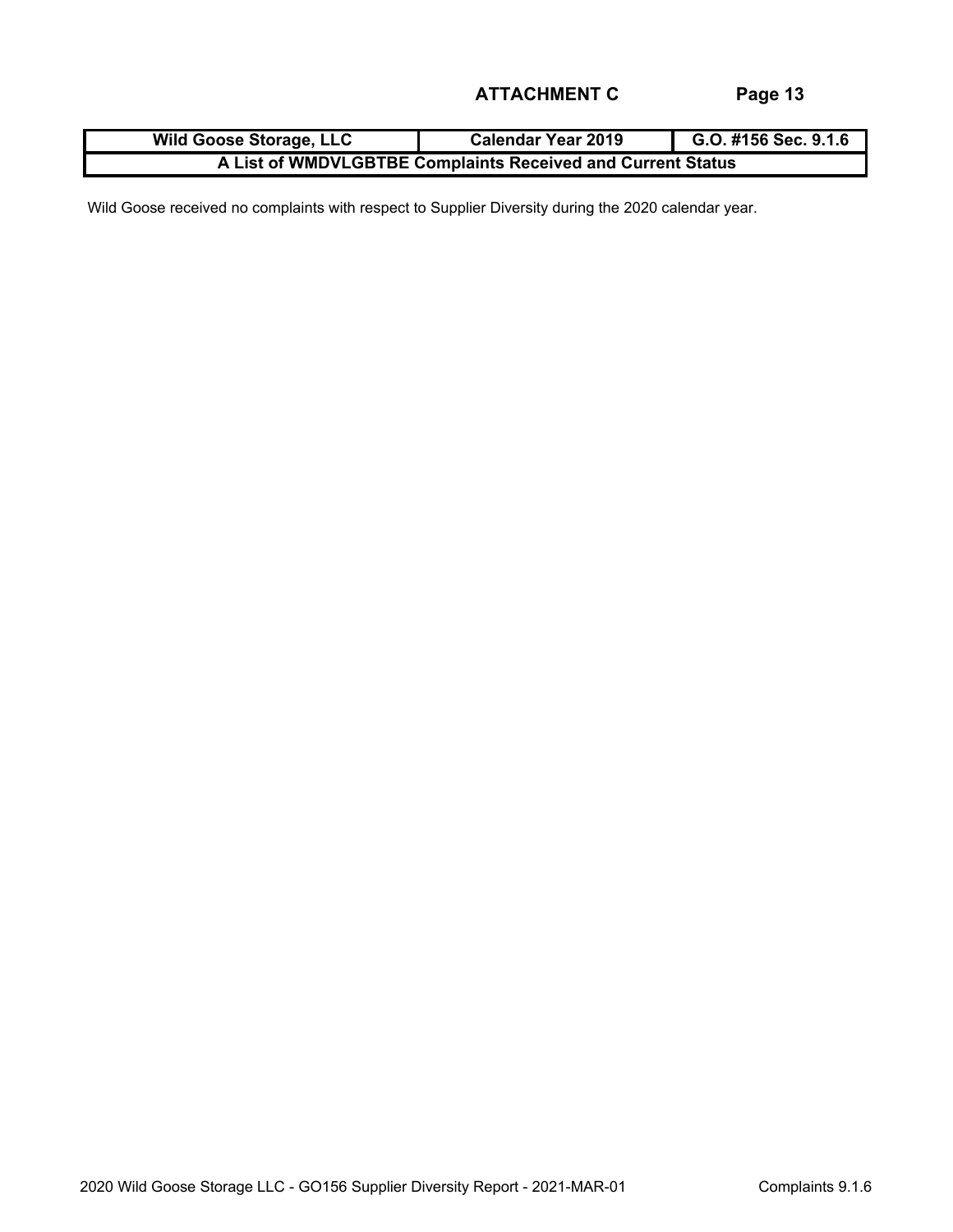| <b>Wild Goose Storage, LLC</b>                                                       | <b>Calendar Year 2020</b> | G.O. #156 Sec. 9.1.7 |  |  |  |  |
|--------------------------------------------------------------------------------------|---------------------------|----------------------|--|--|--|--|
| Description of Efforts to Recruit WMDVLGBTBE Suppliers in Low Utilization Categories |                           |                      |  |  |  |  |

Wild Goose has been working closely with sister company, Lodi Gas Storage, on the GO #156 initiative over the past few years. Wild Goose Storage and Lodi Gas Storage hosted a virtual booth at the CPUC / Joint Utilities Virtual Expo on December 1-2, 2020.

As Wild Goose's program implementation progresses, we will continue to use best efforts to identify vendors in these low-use areas and include them in our procurement plan.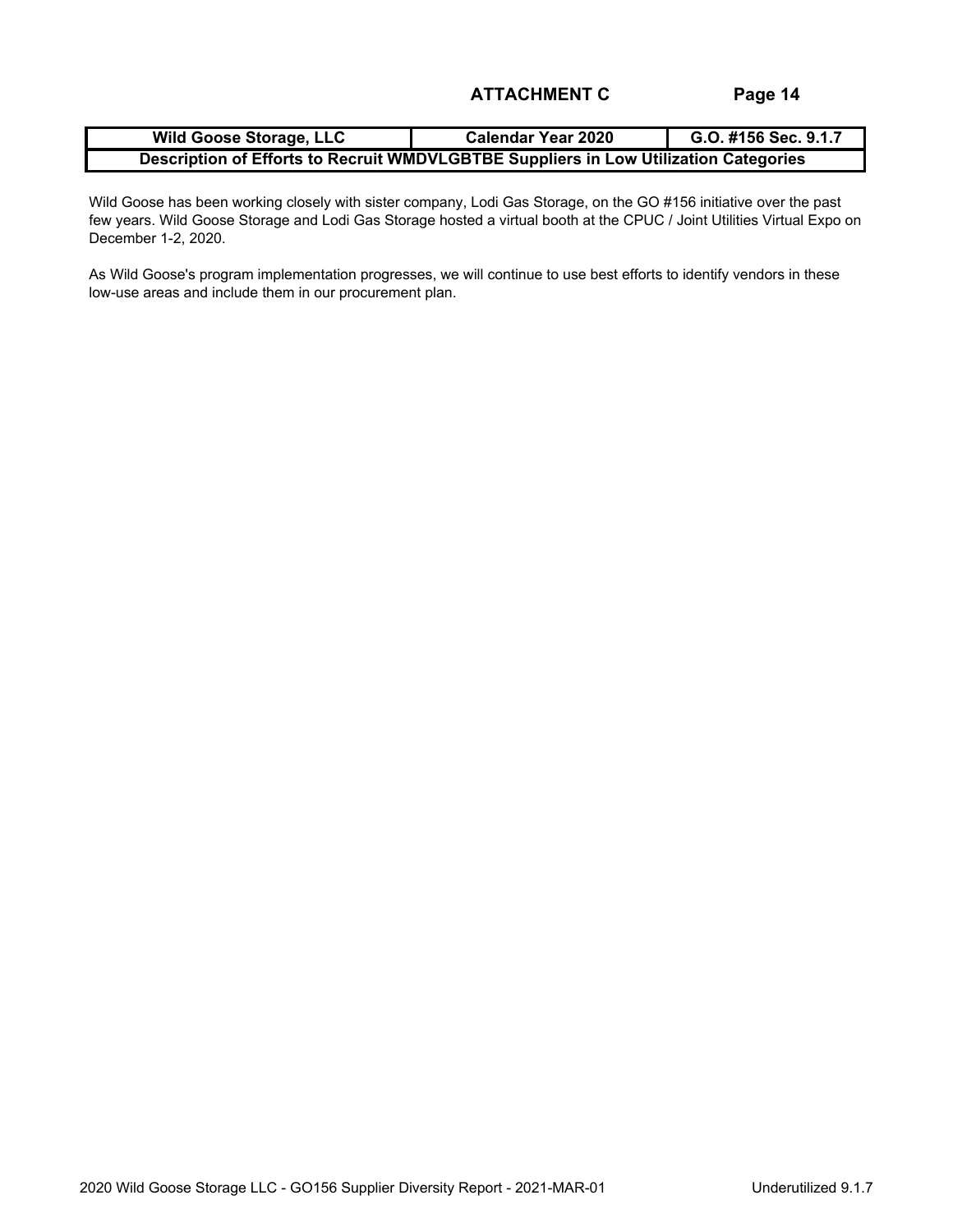| <b>Wild Goose Storage, LLC</b>     | <b>Calendar Year 2020</b> | G.O. #156 Sec. 9.1.11 |  |  |  |  |
|------------------------------------|---------------------------|-----------------------|--|--|--|--|
| <b>WMDVLGBTBE Fuel Procurement</b> |                           |                       |  |  |  |  |

Wild Goose utilizes natural gas as their fuel to run various pieces of equipment. This natural gas is removed / metered from the main sales stream that either comes from or goes onto PG&E's transmission system. This fuel usage is charged back to customers who utilize Wild Goose for gas storage. Thus, fuel procurement is not applicable to the Supplier Diversity Program.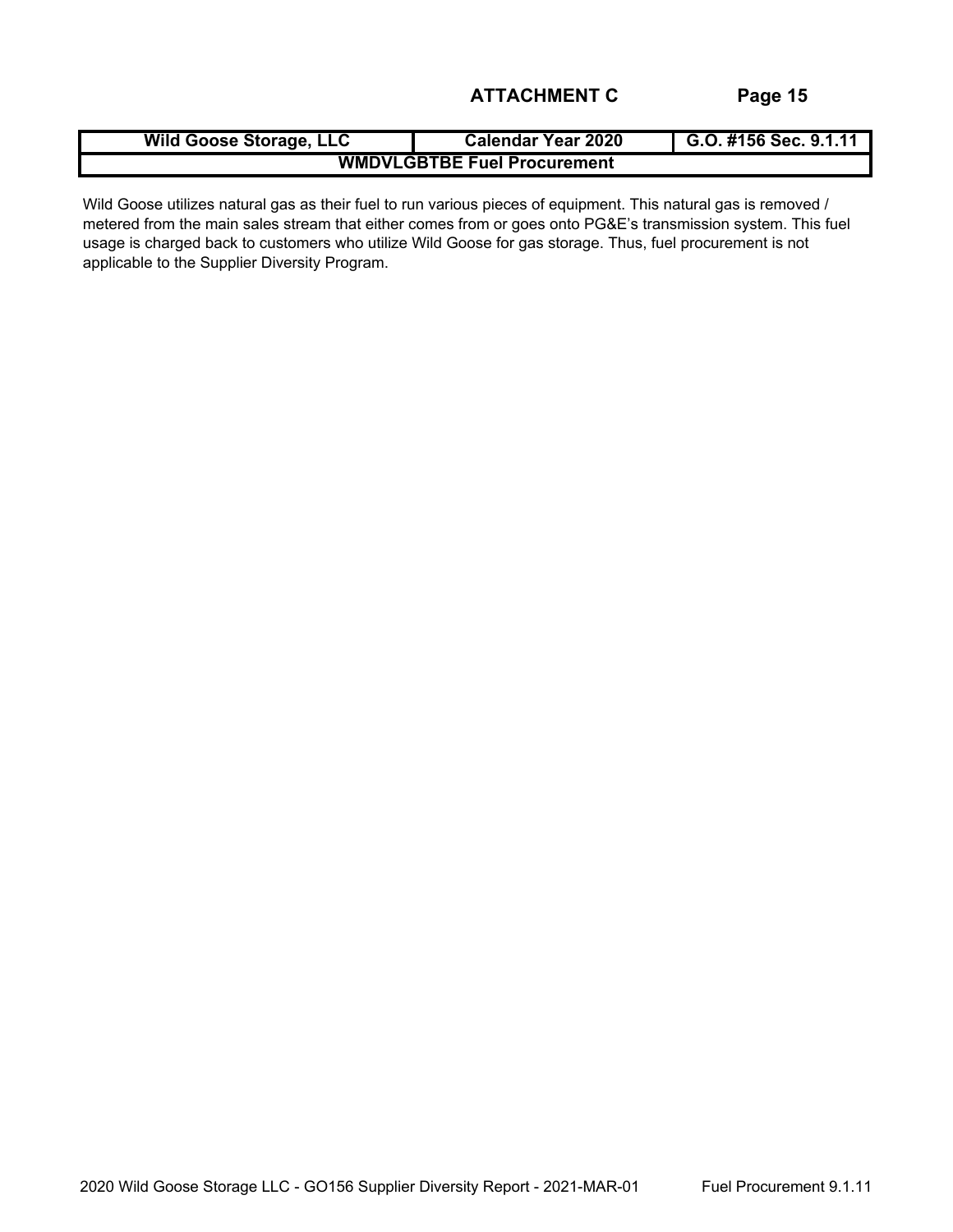| Wild Goose Storage, LLC                                                           | Calendar Year 2020 | ີ #156 Sec. 10.1.<br>.ט |  |  |
|-----------------------------------------------------------------------------------|--------------------|-------------------------|--|--|
| WMDVLGBTBE Annual SHORT, MID, AND LONG-TERM Goals by Product and Service Category |                    |                         |  |  |

|                   | Short-Term [2021-2022]                                    |                                                 |                                                                                               | Mid-Term [2023-2026]                                                   |                   |                                                    |                                                 | Long-Term [2027 +]                                                                            |                                                                               |                   |                                                           |                                                        |                                                                                               |                                                                                      |                   |
|-------------------|-----------------------------------------------------------|-------------------------------------------------|-----------------------------------------------------------------------------------------------|------------------------------------------------------------------------|-------------------|----------------------------------------------------|-------------------------------------------------|-----------------------------------------------------------------------------------------------|-------------------------------------------------------------------------------|-------------------|-----------------------------------------------------------|--------------------------------------------------------|-----------------------------------------------------------------------------------------------|--------------------------------------------------------------------------------------|-------------------|
| <b>Products</b>   | Minority<br><b>Business</b><br><b>Enterprise</b><br>(MBE) | Women<br><b>Business</b><br>Enterprise<br>(WBE) | Lesbian, Gay,<br>Bisexual,<br>Transgender<br><b>Business</b><br><b>Enterprise</b><br>(LGBTBE) | Disabled<br>Veterans<br><b>Business</b><br><b>Enterprise</b><br>(DVBE) | <b>WMDVLGBTBE</b> | Minority<br><b>Business</b><br>Enterprise<br>(MBE) | Women<br><b>Business</b><br>Enterprise<br>(WBE) | Lesbian, Gay,<br>Bisexual.<br>Transgender<br><b>Business</b><br><b>Enterprise</b><br>(LGBTBE) | <b>Disabled</b><br>Veterans<br><b>Business</b><br><b>Enterprise</b><br>(DVBE) | <b>WMDVLGBTBE</b> | Minority<br><b>Business</b><br><b>Enterprise</b><br>(MBE) | Women<br><b>Business</b><br><b>Enterprise</b><br>(WBE) | Lesbian, Gay,<br>Bisexual,<br>Transgender<br><b>Business</b><br><b>Enterprise</b><br>(LGBTBE) | <b>Disabled</b><br><b>Veterans</b><br><b>Business</b><br><b>Enterprise</b><br>(DVBE) | <b>WMDVLGBTBE</b> |
| Category 51       | 4.50%                                                     | 0.00%                                           | 0.00%                                                                                         | 0.00%                                                                  | 4.50%             | 4.75%                                              | 0.00%                                           | 0.00%                                                                                         | 0.00%                                                                         | 4.75%             | 5.50%                                                     | 0.00%                                                  | 0.00%                                                                                         | 0.00%                                                                                | 5.50%             |
| <b>Category 2</b> | 0.00%                                                     | 0.00%                                           | 0.00%                                                                                         | 0.00%                                                                  | 0.00%             | 0.00%                                              | 0.00%                                           | 0.00%                                                                                         | 0.00%                                                                         | 0.00%             | 0.00%                                                     | 0.00%                                                  | 0.00%                                                                                         | 0.00%                                                                                | 0.00%             |
| Category 3        | 0.00%                                                     | 0.00%                                           | 0.00%                                                                                         | 0.00%                                                                  | 0.00%             | 0.00%                                              | 0.00%                                           | 0.00%                                                                                         | 0.00%                                                                         | 0.00%             | 0.00%                                                     | 0.00%                                                  | 0.00%                                                                                         | 0.00%                                                                                | 0.00%             |
| <b>Category 4</b> | 0.00%                                                     | 0.00%                                           | 0.00%                                                                                         | 0.00%                                                                  | 0.00%             | 0.00%                                              | 0.00%                                           | 0.00%                                                                                         | 0.00%                                                                         | 0.00%             | 0.00%                                                     | 0.00%                                                  | 0.00%                                                                                         | 0.00%                                                                                | 0.00%             |
| <b>Category 5</b> | 0.00%                                                     | 0.00%                                           | 0.00%                                                                                         | 0.00%                                                                  | 0.00%             | 0.00%                                              | 0.00%                                           | 0.00%                                                                                         | 0.00%                                                                         | 0.00%             | 0.00%                                                     | 0.00%                                                  | 0.00%                                                                                         | 0.00%                                                                                | 0.00%             |
| Category 6        | 0.00%                                                     | 0.00%                                           | 0.00%                                                                                         | 0.00%                                                                  | 0.00%             | 0.00%                                              | 0.00%                                           | 0.00%                                                                                         | 0.00%                                                                         | 0.00%             | 0.00%                                                     | 0.00%                                                  | 0.00%                                                                                         | 0.00%                                                                                | 0.00%             |
| <b>Category 7</b> | 0.00%                                                     | 0.00%                                           | 0.00%                                                                                         | 0.00%                                                                  | 0.00%             | 0.00%                                              | 0.00%                                           | 0.00%                                                                                         | 0.00%                                                                         | 0.00%             | 0.00%                                                     | 0.00%                                                  | 0.00%                                                                                         | 0.00%                                                                                | 0.00%             |
| <b>Category 8</b> | 0.00%                                                     | 0.00%                                           | 0.00%                                                                                         | 0.00%                                                                  | 0.00%             | 0.00%                                              | 0.00%                                           | 0.00%                                                                                         | 0.00%                                                                         | 0.00%             | 0.00%                                                     | 0.00%                                                  | 0.00%                                                                                         | 0.00%                                                                                | 0.00%             |
| <b>Category 9</b> | 0.00%                                                     | 0.00%                                           | 0.00%                                                                                         | 0.00%                                                                  | 0.00%             | 0.00%                                              | 0.00%                                           | 0.00%                                                                                         | 0.00%                                                                         | 0.00%             | 0.00%                                                     | 0.00%                                                  | 0.00%                                                                                         | 0.00%                                                                                | 0.00%             |
| Category 10       | 0.00%                                                     | 0.00%                                           | 0.00%                                                                                         | 0.00%                                                                  | 0.00%             | 0.00%                                              | 0.00%                                           | 0.00%                                                                                         | 0.00%                                                                         | 0.00%             | 0.00%                                                     | 0.00%                                                  | 0.00%                                                                                         | 0.00%                                                                                | 0.00%             |
| Subtotal          | 4.50%                                                     | 0.00%                                           | 0.00%                                                                                         | 0.00%                                                                  | 4.50%             | 4.75%                                              | 0.00%                                           | 0.00%                                                                                         | 0.00%                                                                         | 4.75%             | 5.50%                                                     | 0.00%                                                  | 0.00%                                                                                         | 0.00%                                                                                | 5.50%             |

|                    | Short-Term [2021-2022]                                    |                                                        |                                                                                               |                                                                                      |                   | Mid-Term [2023-2026]                                             |                                                 |                                                                                               |                                                                                      | Long-Term [2027 +] |                                                    |                                                 |                                                                                                      |                                                                               |                   |
|--------------------|-----------------------------------------------------------|--------------------------------------------------------|-----------------------------------------------------------------------------------------------|--------------------------------------------------------------------------------------|-------------------|------------------------------------------------------------------|-------------------------------------------------|-----------------------------------------------------------------------------------------------|--------------------------------------------------------------------------------------|--------------------|----------------------------------------------------|-------------------------------------------------|------------------------------------------------------------------------------------------------------|-------------------------------------------------------------------------------|-------------------|
| <b>Services</b>    | Minority<br><b>Business</b><br><b>Enterprise</b><br>(MBE) | Women<br><b>Business</b><br><b>Enterprise</b><br>(WBE) | Lesbian, Gay,<br>Bisexual.<br>Transgender<br><b>Business</b><br><b>Enterprise</b><br>(LGBTBE) | <b>Disabled</b><br><b>Veterans</b><br><b>Business</b><br><b>Enterprise</b><br>(DVBE) | <b>WMDVLGBTBE</b> | <b>Minority</b><br><b>Business</b><br><b>Enterprise</b><br>(MBE) | Women<br><b>Business</b><br>Enterprise<br>(WBE) | Lesbian, Gay.<br>Bisexual.<br>Transgender<br><b>Business</b><br><b>Enterprise</b><br>(LGBTBE) | <b>Disabled</b><br><b>Veterans</b><br><b>Business</b><br><b>Enterprise</b><br>(DVBE) | <b>WMDVLGBTBE</b>  | Minority<br><b>Business</b><br>Enterprise<br>(MBE) | Women<br><b>Business</b><br>Enterprise<br>(WBE) | Lesbian, Gay,<br>Bisexual,<br><b>Fransgender</b><br><b>Business</b><br><b>Enterprise</b><br>(LGBTBE) | <b>Disabled</b><br>Veterans<br><b>Business</b><br><b>Enterprise</b><br>(DVBE) | <b>WMDVLGBTBE</b> |
| <b>Category 17</b> | 0.00%                                                     | 0.00%                                                  | 0.00%                                                                                         | 0.00%                                                                                | 0.00%             | 0.00%                                                            | 0.00%                                           | 0.00%                                                                                         | 0.00%                                                                                | 0.00%              | 0.00%                                              | 0.00%                                           | 0.00%                                                                                                | 0.00%                                                                         | 0.00%             |
| Category 73        | 0.00%                                                     | 2.00%                                                  | 0.00%                                                                                         | 0.00%                                                                                | 2.00%             | 0.00%                                                            | 2.25%                                           | 0.00%                                                                                         | 0.00%                                                                                | 2.25%              | 0.00%                                              | 1.50%                                           | 0.00%                                                                                                | 0.00%                                                                         | 1.50%             |
| <b>Category 87</b> | 2.00%                                                     | 0.00%                                                  | 0.00%                                                                                         | 0.00%                                                                                | 2.00%             | 2.25%                                                            | 0.00%                                           | 0.00%                                                                                         | 0.00%                                                                                | 2.25%              | 4.00%                                              | 0.00%                                           | 0.00%                                                                                                | 0.00%                                                                         | 4.00%             |
| Category 4         | 0.00%                                                     | 0.00%                                                  | 0.00%                                                                                         | 0.00%                                                                                | 0.00%             | 0.00%                                                            | 0.00%                                           | 0.00%                                                                                         | 0.00%                                                                                | 0.00%              | 0.00%                                              | 0.00%                                           | 0.00%                                                                                                | 0.00%                                                                         | 0.00%             |
| Category 5         | 0.00%                                                     | 0.00%                                                  | 0.00%                                                                                         | 0.00%                                                                                | 0.00%             | 0.00%                                                            | 0.00%                                           | 0.00%                                                                                         | 0.00%                                                                                | 0.00%              | 0.00%                                              | 0.00%                                           | 0.00%                                                                                                | 0.00%                                                                         | 0.00%             |
| Category 6         | 0.00%                                                     | 0.00%                                                  | 0.00%                                                                                         | 0.00%                                                                                | 0.00%             | 0.00%                                                            | 0.00%                                           | 0.00%                                                                                         | 0.00%                                                                                | 0.00%              | 0.00%                                              | 0.00%                                           | 0.00%                                                                                                | 0.00%                                                                         | 0.00%             |
| <b>Category 7</b>  | 0.00%                                                     | 0.00%                                                  | 0.00%                                                                                         | 0.00%                                                                                | 0.00%             | 0.00%                                                            | 0.00%                                           | 0.00%                                                                                         | 0.00%                                                                                | 0.00%              | 0.00%                                              | 0.00%                                           | 0.00%                                                                                                | 0.00%                                                                         | 0.00%             |
| Category 8         | 0.00%                                                     | 0.00%                                                  | 0.00%                                                                                         | 0.00%                                                                                | 0.00%             | 0.00%                                                            | 0.00%                                           | 0.00%                                                                                         | 0.00%                                                                                | 0.00%              | 0.00%                                              | 0.00%                                           | 0.00%                                                                                                | 0.00%                                                                         | 0.00%             |
| <b>Category 9</b>  | 0.00%                                                     | 0.00%                                                  | 0.00%                                                                                         | 0.00%                                                                                | 0.00%             | 0.00%                                                            | 0.00%                                           | 0.00%                                                                                         | 0.00%                                                                                | 0.00%              | 0.00%                                              | 0.00%                                           | 0.00%                                                                                                | 0.00%                                                                         | 0.00%             |
| Category 10        | 0.00%                                                     | 0.00%                                                  | 0.00%                                                                                         | 0.00%                                                                                | 0.00%             | 0.00%                                                            | 0.00%                                           | 0.00%                                                                                         | 0.00%                                                                                | 0.00%              | 0.00%                                              | 0.00%                                           | 0.00%                                                                                                | 0.00%                                                                         | 0.00%             |
| <b>Subtotal</b>    | 2.00%                                                     | 2.00%                                                  | 0.00%                                                                                         | 0.00%                                                                                | 4.00%             | 2.25%                                                            | 2.25%                                           | 0.00%                                                                                         | 0.00%                                                                                | 4.50%              | 4.00%                                              | .50%                                            | 0.00%                                                                                                | 0.00%                                                                         | 5.50%             |
|                    |                                                           |                                                        |                                                                                               |                                                                                      |                   |                                                                  |                                                 |                                                                                               |                                                                                      |                    |                                                    |                                                 |                                                                                                      |                                                                               |                   |
| <b>TOTAL</b>       | 6.50%                                                     | 2.00%                                                  | 0.00%                                                                                         | 0.00%                                                                                | 8.50%             | 7.00%                                                            | 2.25%                                           | 0.00%                                                                                         | 0.00%                                                                                | 9.25%              | 9.50%                                              | .50%                                            | 0.00%                                                                                                | 0.00%                                                                         | 11.00%            |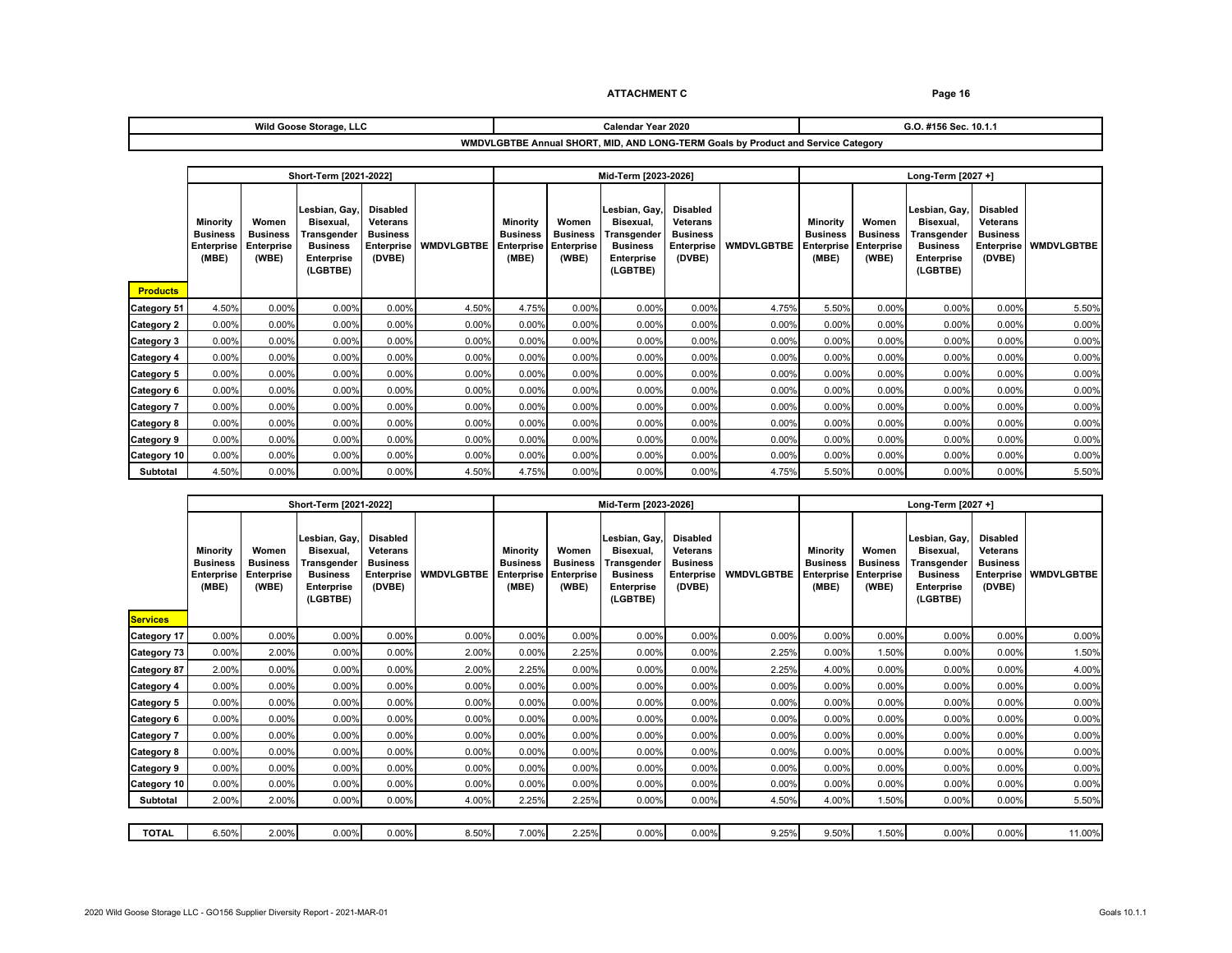| <b>Wild Goose Storage, LLC</b>                                                  | Calendar Year 2020 | G.O. #156 Sec. 10.1.2 |  |  |  |  |  |
|---------------------------------------------------------------------------------|--------------------|-----------------------|--|--|--|--|--|
| Description of WMDVLGBTBE Planned Program Activities for the Next Calendar Year |                    |                       |  |  |  |  |  |

#### **Internal program activities**

Wild Goose operates one gas storage facility in Northern California; with the main part of the process located in Butte County. The total amount spent on products/services (\$3.668 MM net procurement) remained relatively similar to the past year with an active capital well work program that was performed. Continued efforts were made to reduce operating costs as a way to offset low commodity pricing, and resulting revenue. The downturn in the petroleum industry, as a result of lower commodity pricing, has caused businesses in the area to close shop and move elsewhere. Purchasing options have become even more limited than in the past.

Due to the limited number of purchases that are made by Wild Goose, the employment of a full time procurement specialist is not justified. The Manager, U.S. Engineering and Operations, and the Plant Production Coordinator, will continue to work diligently in seeking new Supplier Diverse companies that can support Wild Goose's needs. Wild Goose will continue to network with the Lodi Gas Storage operation on new/potential WMDVLGBTBE's, despite Lodi not being required to submit an annual report (due to revenue being below \$25MM threshold).

In the area of Capacity Building, Wild Goose, as a small utility has only so much leverage to be able to affect change in this area. The specialized nature of some of the equipment as well as the processes unique to gas storage make it difficult in some instances to be able to spread out the supplier base. When undertaking large development/capital projects at Wild Goose, it typically necessitates the use of high capacity equipment, and unique technical skills/contractor labor. Goods and services that aren't readily available from WMDVLGBTBE companies. The proprietary nature of our business definitely limits our ability to be more aggressive in this area. That being said, Wild Goose continues to investigate WMDVLGBTBE companies in the area to see if they'd be a possible fit for future use.

Wild Goose runs the Supplier Diversity Program jointly between the Calgary Head Office and the facility, which is located just West of Gridley California. The ability for Wild Goose to expand its mandate in this area requires both local and Head Office support. As discussed earlier, Rockpoint Gas Storage management have been given an overview of the G.O. #156 program, and the associated importance. We continue to focus our efforts upon doing what we can to expand the supplier base in the Wild Goose area as well as increasing business ties with the small and relatively non-diverse business community. We are aware that this is a worthy goal and will continue to strive in making progress in this area with the resources that we have at our disposal.

#### **External program activities**

Wild Goose has acquired and will continue its membership in Supplier Diversity trade associations in the Sacramento Valley area, such as the Sacramento Regional Business Partnership and the Sacramento Hispanic, Asian and Black Chambers of Commerce. Wild Goose was represented at the CPUC/Joint Utilities Virual Business Expo on December 1-2, 2020, and will make an effort to continue to support programs related to Supplier Diversity.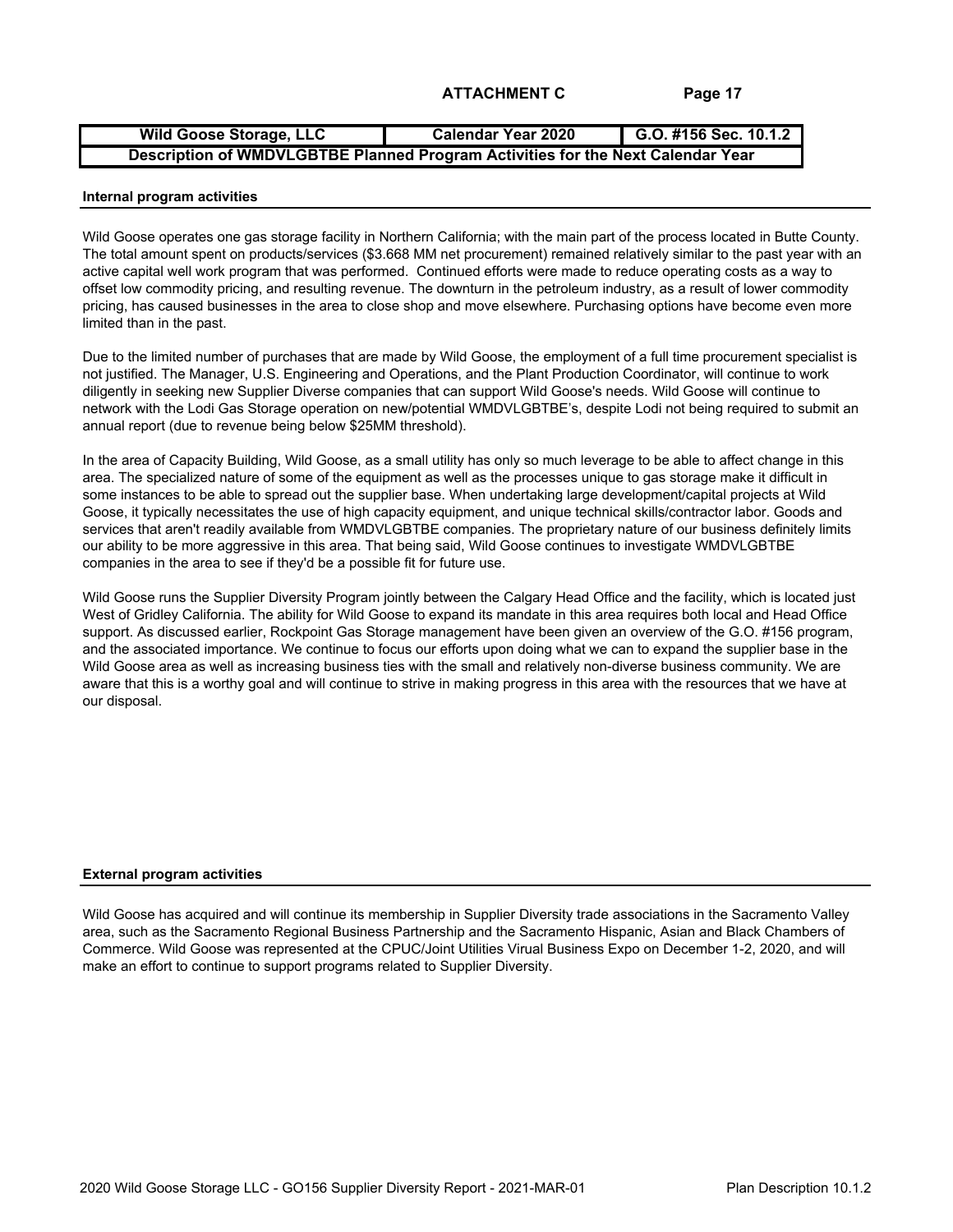| <b>Wild Goose Storage, LLC</b>                                     | <b>Calendar Year 2020</b> | G.O. #156 Sec. 10.1.3 |  |  |  |  |  |
|--------------------------------------------------------------------|---------------------------|-----------------------|--|--|--|--|--|
| Plans for Recruiting WMDVLGBTBE Suppliers in Low Utilization Areas |                           |                       |  |  |  |  |  |

Wild Goose will continue to monitor expenditures in the categories where utilization of diverse suppliers' has been historically low. We will continue to assess accounting reports in order to identify the magnitude of expenditures in these areas and determine if our efforts may have a tangible impact. As well, periodic review of the Clearinghouse website, and possibly attendance at future outreach events, will be done in an effort to identify WMDVLGBTBE's that could potentially provide a product/service at Wild Goose. Although we hope to take advantage of opportunities in low utilization areas, it is our intent to focus our supplier diversity efforts where we can maximize our expenditures with verified suppliers regardless of category to help increase overall spend percent.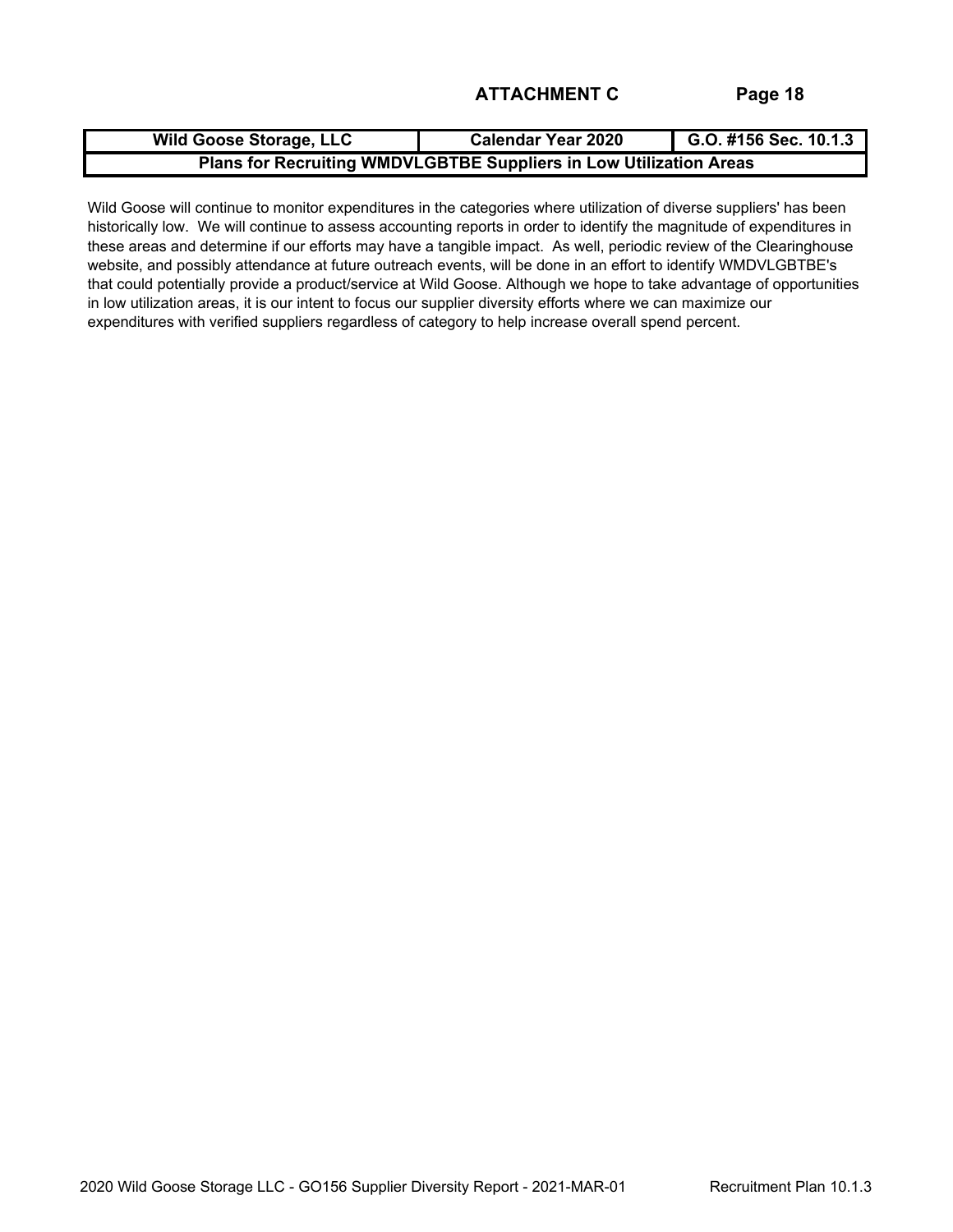| <b>Wild Goose Storage, LLC</b>                                     | <b>Calendar Year 2020</b> | G.O. #156 Sec. $10.1.4$ |  |  |  |  |  |
|--------------------------------------------------------------------|---------------------------|-------------------------|--|--|--|--|--|
| <b>Plans for Recruiting WMDVLGBTBE Suppliers Where Unavailable</b> |                           |                         |  |  |  |  |  |

This continues to be a challenge for Wild Goose due to proximity of their operation in Northern California, combined with the nature of their business, and limited number of supplier diverse products/services that can support their needs. However, Wild Goose will keep this initiative in mind when seeking suppliers/contractors, and make efforts to recruit WMDVLGBTBE's from areas that previously have not been available. Wild Goose will take the opportunity, when available, to express their desire to the supplier/contractor community in utilizing WMDVLGBTBE companies for their needs.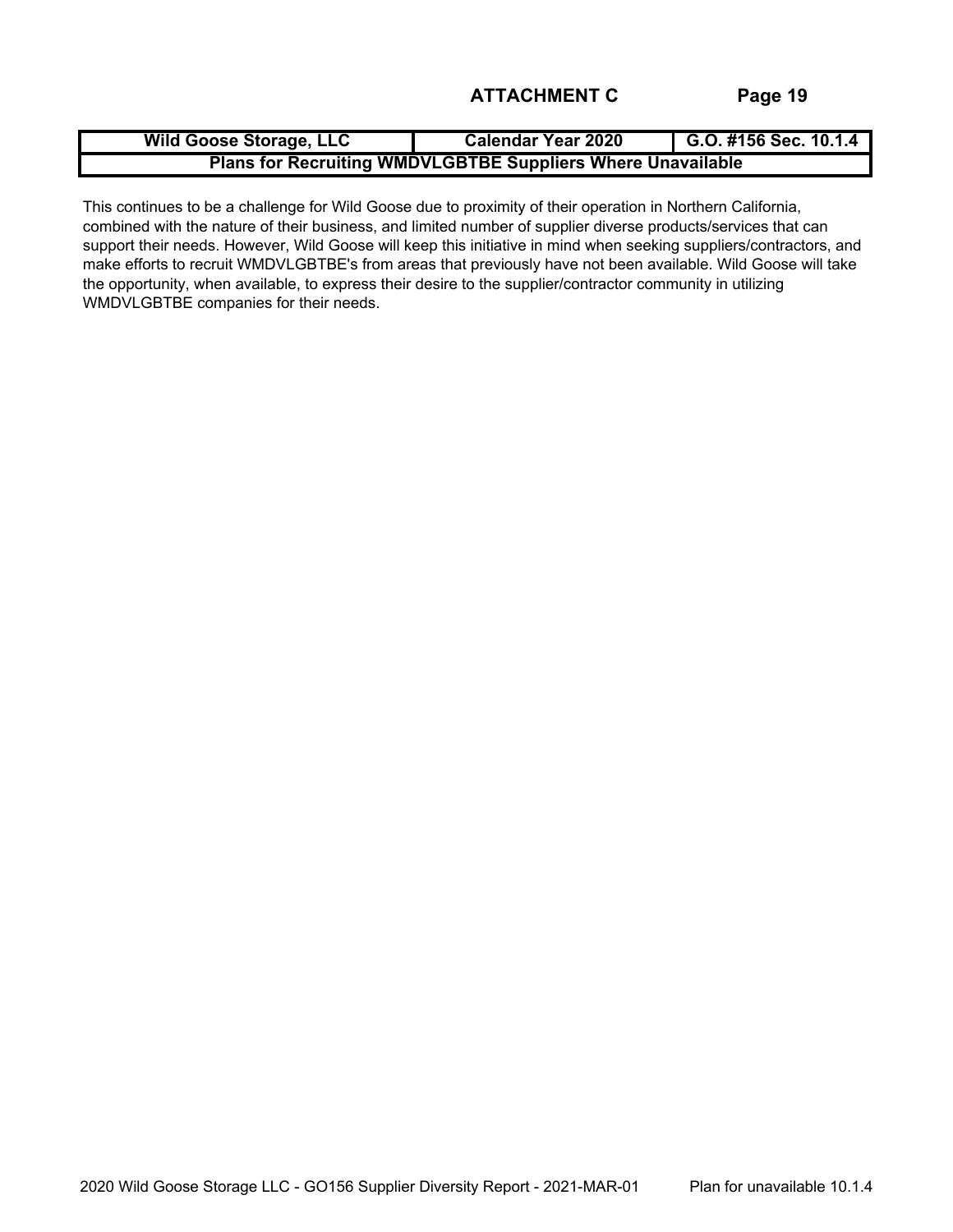| <b>Wild Goose Storage, LLC</b>                                              | <b>Calendar Year 2020</b> | G.O. #156 Sec. $10.1.5$ |  |  |  |  |  |
|-----------------------------------------------------------------------------|---------------------------|-------------------------|--|--|--|--|--|
| Plans for Encouraging Prime Contractors to Subcontract WMDVLGBTBE Suppliers |                           |                         |  |  |  |  |  |

Wild Goose has supplied prime contractors with pamphlets provided by Supplier Clearinghouse and with a copy of G.O. #156. Wild Goose continues to encourage its prime suppliers and contractors to contact the Office of Small and Minority Business for a list of certified WMDVLGBTBE's. Ultimately, it's the contractor's decision as to what subcontractors they select that best fulfill their company's needs. But, at a minimum, they are aware of the G.O. #156 initiative to utilize diverse products/services. The Wild Goose program administrator will continue to assist plant personnel that have procurement authority to encourage prime contractors to include verified minority suppliers.